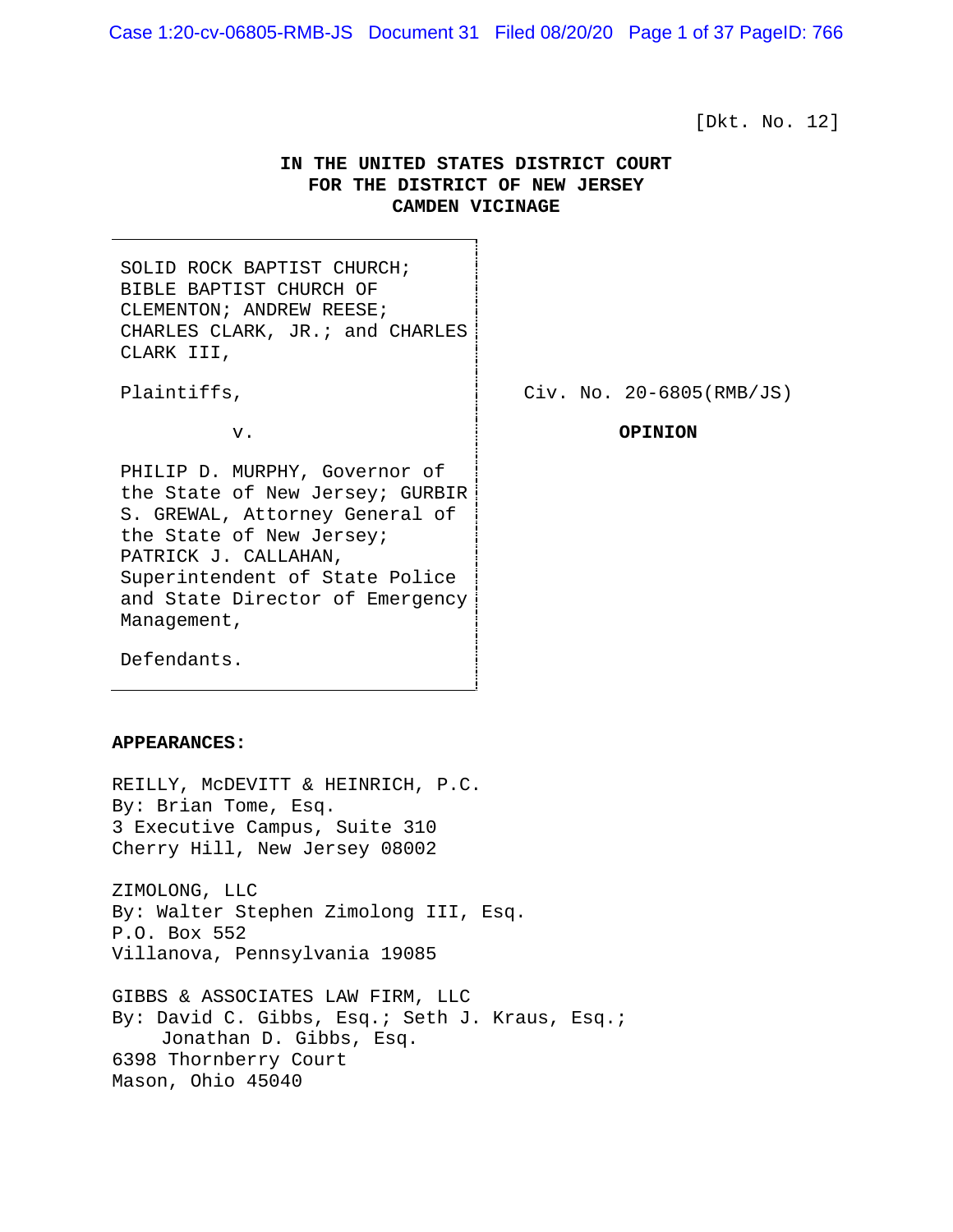Counsel for Plaintiffs Solid Rock Baptist Church, Bible Baptist Church of Clementon, Andrew Reese, Charles Clark, Jr., and Charles Clark III

OFFICE OF THE ATTORNEY GENERAL OF NEW JERSEY By: Jeremy M. Feigenbaum, Assistant Attorney General; Daniel M. Vannella, Assistant Attorney General; and Michael C. Walters, Assistant Attorney General R.J. Hughes Justice Complex 25 Market Street, P.O. Box 116 Trenton, New Jersey 08625 Counsel for Defendants Governor Philip D. Murphy, Attorney General Gurbir S. Grewal, and Colonel Patrick J. Callahan

### **RENÉE MARIE BUMB**, UNITED STATES DISTRICT JUDGE:

The United States Pledge of Allegiance speaks of "one Nation under God, indivisible, with liberty and justice for all," 4 U.S.C. § 4. In the State of New Jersey, however, those who wish to pray to God in their houses of worship, must be divided. Faced with a global pandemic of biblical proportions, Governor Phil Murphy has promulgated various emergency executive orders imposing attendance restrictions on large indoor gatherings, including religious services. As of the time of this Opinion, a place of worship is limited to 25-percent capacity, with attendance never to exceed 100 persons, regardless of sanctuary size, for indoor religious services.

Plaintiffs bring this suit against Defendants New Jersey Governor Philip D. Murphy, New Jersey Attorney General Gurbir S. Grewal, and the New Jersey Superintendent of State Police and State Director of Emergency Management, Colonel Patrick J.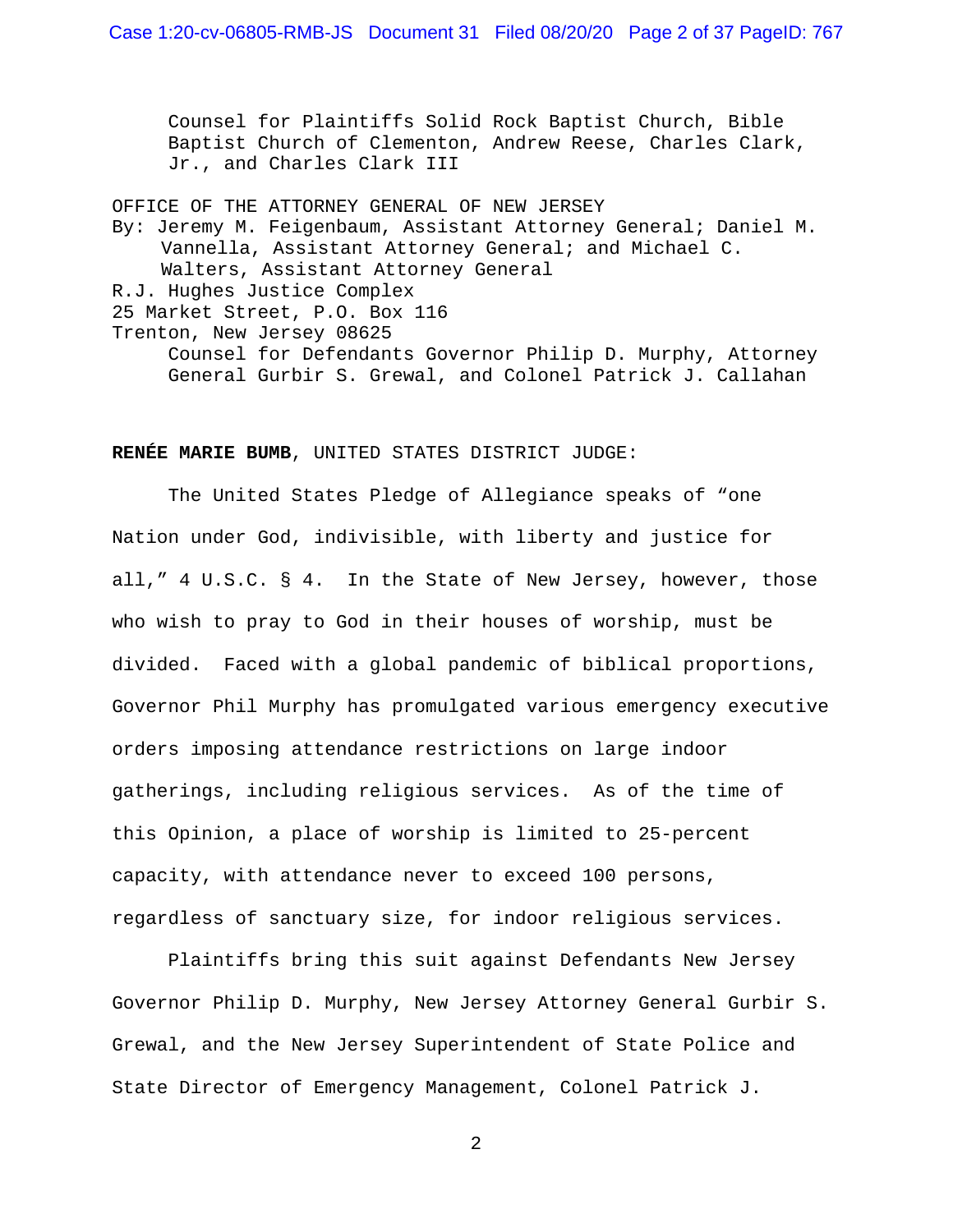Callahan (collectively, the "State" or "Defendants"). This matter now comes before the Court upon Plaintiffs' Emergency Motion for a Preliminary Injunction ("PI Motion")[Dkt. No. 12]. Invoking the U.S. Constitution, the New Jersey Constitution, and their deep faith in a religious obligation to gather for worship,<sup>1</sup> Plaintiffs challenge the Governor's Executive Orders and seek an order allowing them to "continue [their] in-person, indoor church services with more than 10 people while practicing adequate social distancing and following all relevant safety guidelines." [PI Motion, at 18].

The Court finds that the portion of Plaintiffs' motion seeking permission to hold gatherings of more than 10 people has been, in effect, granted through the enactment of Executive Order No. 156. At this juncture, the remaining aspects of Plaintiffs' motion will be denied without prejudice. The Court will, however, allow Plaintiffs to amend their complaint if so desired.

<sup>1</sup> Among other verses, Plaintiffs invoke Hebrews 10:25 ("Not forsaking the assembling of ourselves together, as the manner of some is but exhorting one another and so much the more as you see the day approaching."). See Plaintiffs' Complaint [Dkt. No. 1], at 9.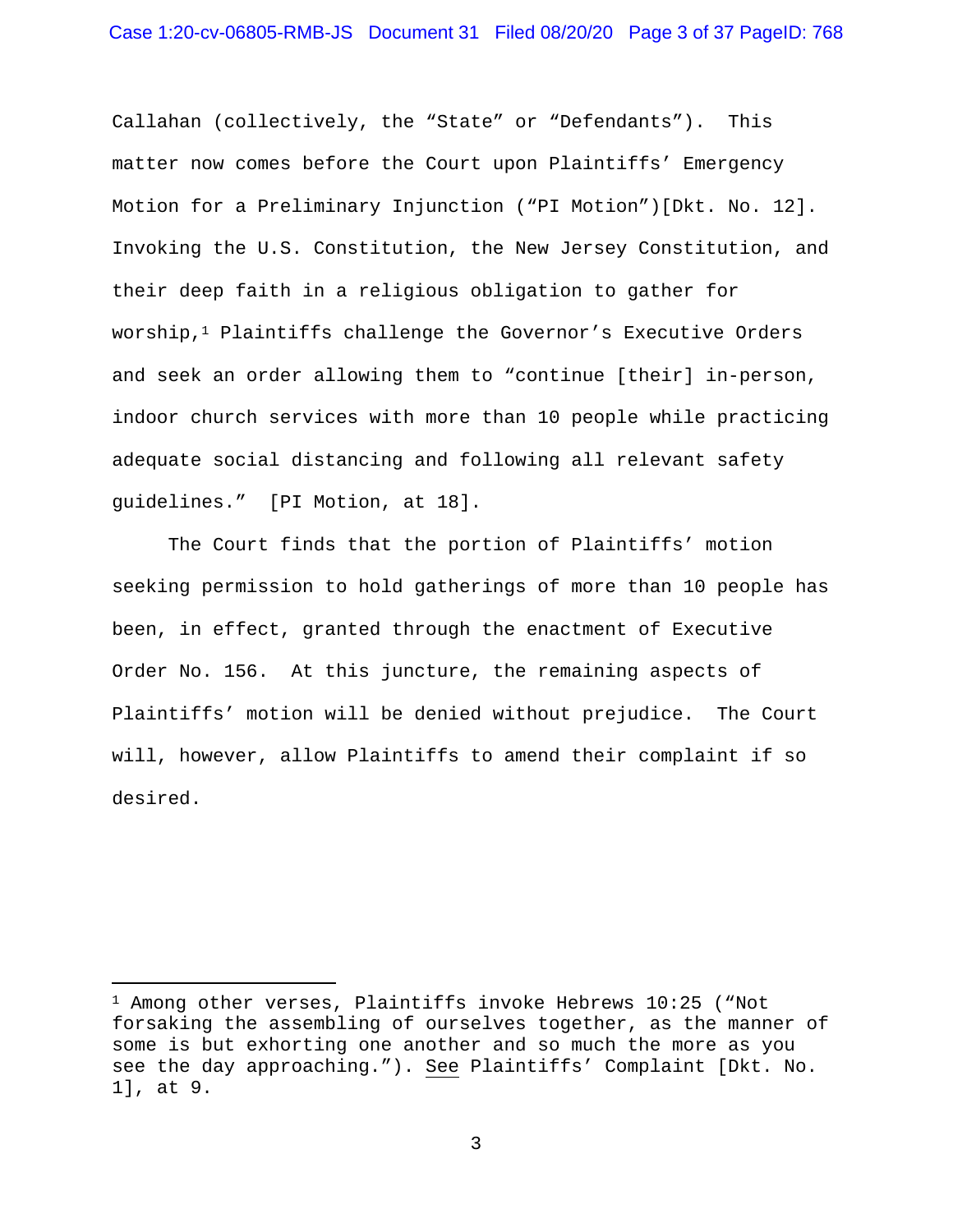#### **I. FACTUAL BACKGROUND**

### **A.** *Executive Orders on Gatherings*

On March 9, 2020, Governor Murphy issued Executive Order No. 103 ("EO 103"), declaring a State of Emergency and Public Health Emergency based on the dangers posed by the spread of the Coronavirus Disease 2019 ("COVID-19").2 In EO 103, Governor Murphy authorized Colonel Patrick Callahan to "take any such emergency measures as the State Director may determine necessary" to protect New Jersey citizens from exposure to COVID-19. Since March, the State of New Jersey has experienced over 185,000 confirmed cases of COVID-19, contributing to almost 16,000 deaths.3

As COVID-19 spread around throughout New Jersey, Governor Murphy promulgated new emergency orders in relation to COVID-19. On March 16, 2020, Governor Murphy issued Executive Order No. 104 ("EO 104"), which limited all gatherings to "50 persons or fewer," with exceptions for various categories of businesses

<sup>2</sup> Two days later, on March 11, 2020, the World Health Organization declared that COVID-19 was a "pandemic," which means that there is "worldwide spread of a new disease."

<sup>&</sup>lt;sup>3</sup> Johns Hopkins University, Coronavirus Resource Center, available at https://coronavirus.jhu.edu/ (accessed on August 19, 2020).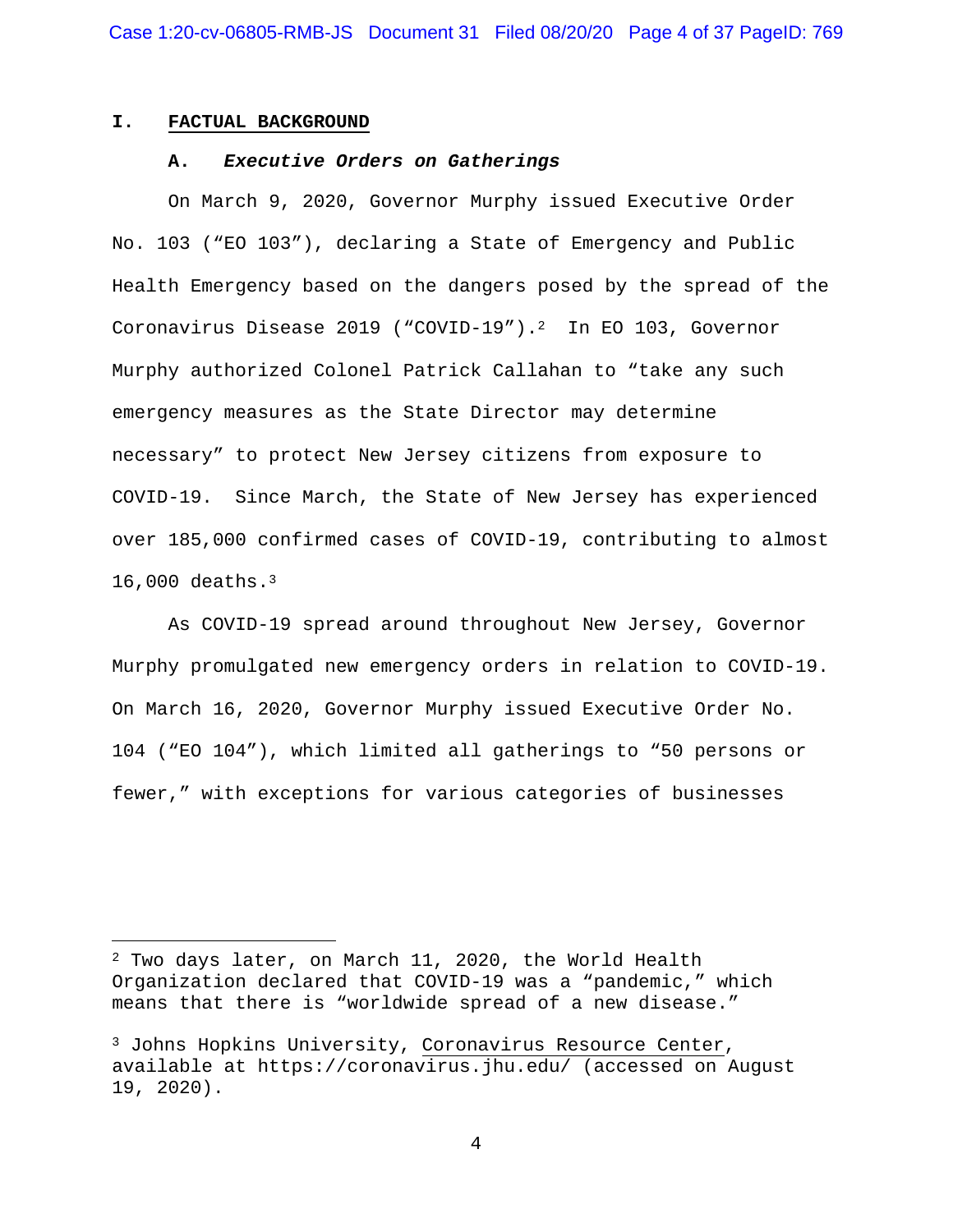deemed "essential."4 This directive, however, excluded "normal operations at airports, bus and train stations, medical facilities, office environments, factories, assemblages for the purpose of industrial or manufacturing work, construction sites, mass transit, or the purchase of groceries or consumer goods." EO 104, ¶ 1.

On March 21, 2020, Governor Murphy issued Executive Order No. 107 ("EO 107"), which canceled all "gatherings of individuals" and ordered all New Jersey residents to "remain home or at their place of residence," unless for approved reasons, such as "leaving the home for an "educational, religious, or political reason." Under EO 107, essential retail businesses could remain open, but were required to "abide by social distancing practices to the extent practicable while providing essential services." EO 107 further instructed that essential businesses were required to make "all reasonable efforts to keep customers six feet apart and frequent use of sanitizing products on common surfaces." EO 107, ¶ 7.

The provision in EO 107 cancelling all "gatherings of individuals" also granted the State Director of Emergency Management "the discretion to make clarifications and issue

<sup>4</sup> EO 104 clarified that essential retail businesses excluded from the directive included: "grocery/food stores, pharmacies, medical supply stores, gas stations, healthcare facilities and ancillary stores within healthcare facilities." EO 104, ¶ 8.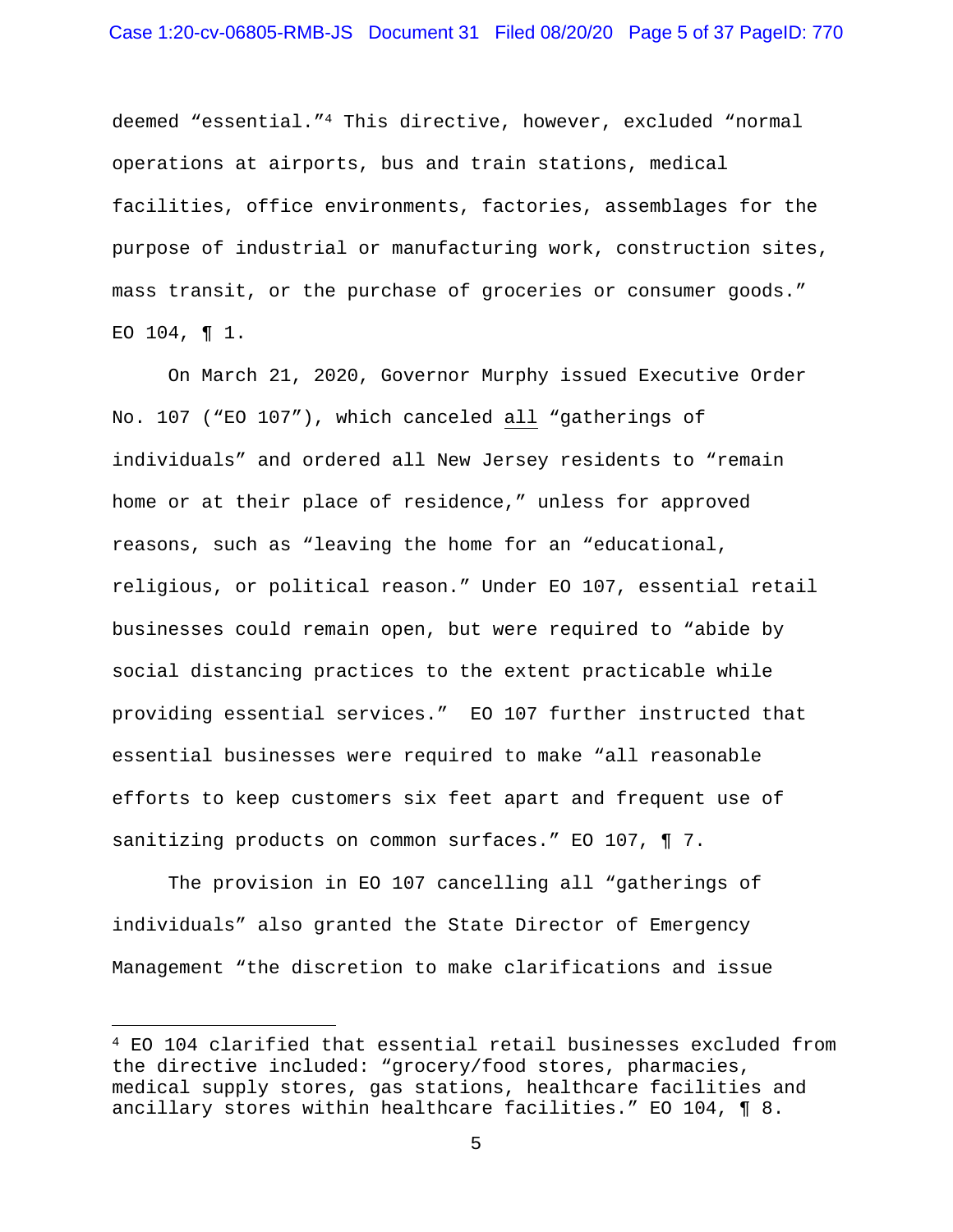orders related to this provision." Apparently in coordination with the Governor's order, later that same day, March 21, 2020, Colonel Callahan issued Administrative Order No. 2020-4 (AO 2020-4), which "clarified that gatherings of 10 persons or fewer are presumed to be in compliance with the terms and intentions of [EO 107], unless clear evidence exists to the contrary." Governor Murphy formalized Colonel Callahan's interpretation in Executive Order No. 142 ("EO 142"), issued on May 13, 2020, which stated that "gatherings of 10 persons or fewer are in compliance with the terms of [EO 107], while gatherings of more than 10 persons are in violation of that Executive Order."

The executive orders did not draw a distinction between indoor and outdoor gatherings until May 22, 2020, when Governor Murphy issued Executive Order No. 148 ("EO 148"). In that order, Governor Murphy instructed that indoor gatherings would continue to be limited to "10 persons or fewer," but allowed for outdoor gatherings with "no more than 25 people at the same time."

While EO 148 remained in effect, from late May through early June 2020, cities in New Jersey saw massive protests in the aftermath of George Floyd's death in Minneapolis, Minnesota. During this period of time, hundreds, and sometimes thousands, of protestors gathered in the streets on a daily basis to protest Mr. Floyd's death and show support for the broader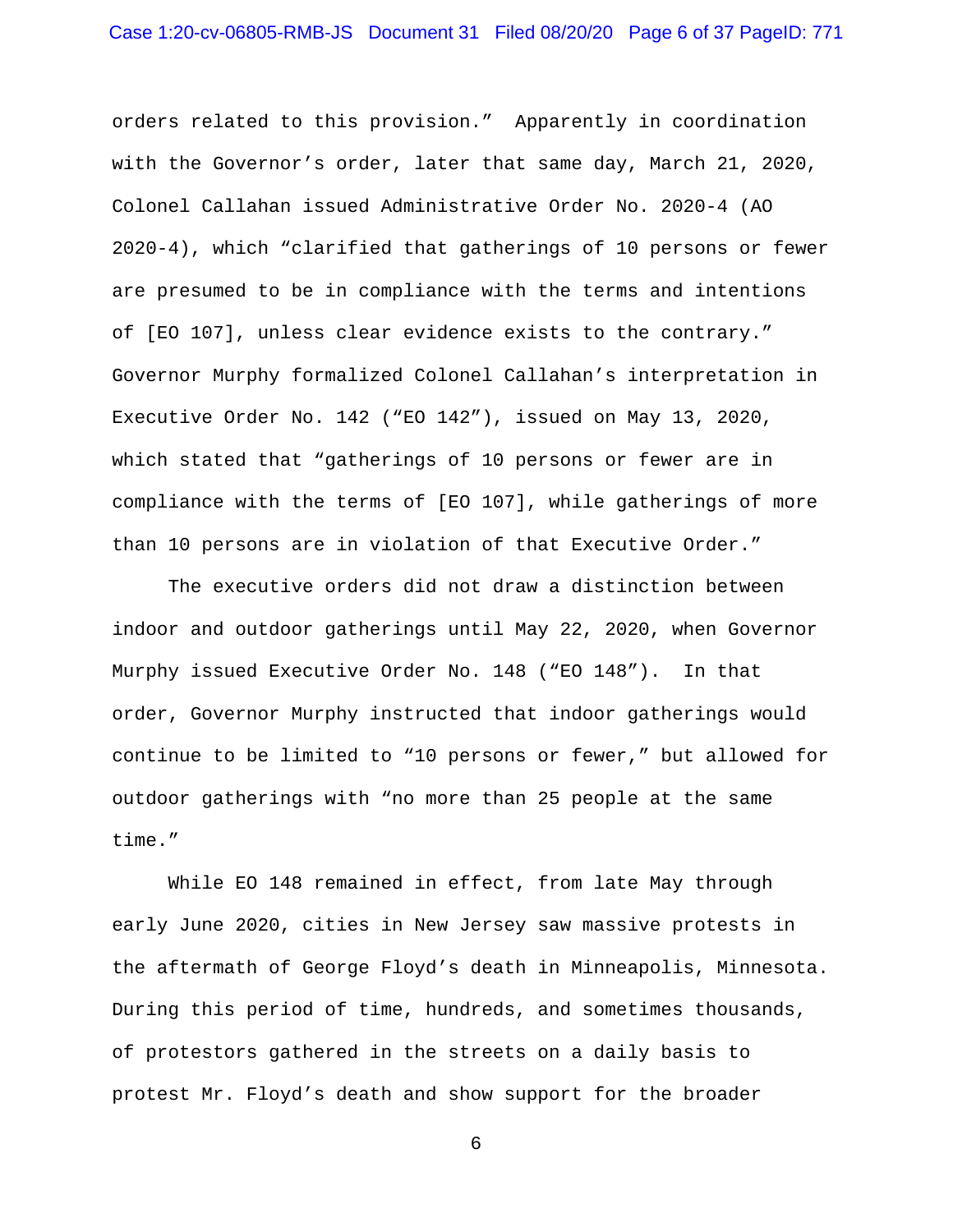"Black Lives Matter" movement. As noted by Plaintiffs during oral argument, attendees at the social justice protests packed the streets in close proximity to one another while loudly chanting, yelling, and singing. Although some protestors wore masks, many did not. See Oral Argument Transcript, July 28, 2020 ("Tr.")[Dkt. No. 30], at 14:4-14. At times, these protests descended into chaos, violence, and destruction.

Although the protests stood in clear violation of EO 148, which limited outdoor gatherings to "no more than 25 people at the same time," Governor Murphy publicly expressed support for these protests. Id. Plaintiffs highlighted the extent to which the State prioritized protest activity, emphasizing that Governor Murphy even joined the protestors and marched with them in streets. See id., at 14:9-12 ("it doesn't take long perusing the news to see even the Governor shoulder to shoulder with individuals clearly not following social distancing guidelines."). In fact, at his daily COVID-19 briefing on June 1, 2020, Governor Murphy stated, "to anybody who goes out, you have the absolute right to go out and peacefully and rightfully protest." See Governor Phil Murphy, Transcript of June 1st, 2020 Coronavirus Briefing ("Murphy Briefing,  $6/1$ ").<sup>5</sup> To Plaintiffs,

<sup>5</sup> Available at: https://nj.gov/governor/news/news/ 562020/approved/20200601c.shtml (accessed on August 19, 2020).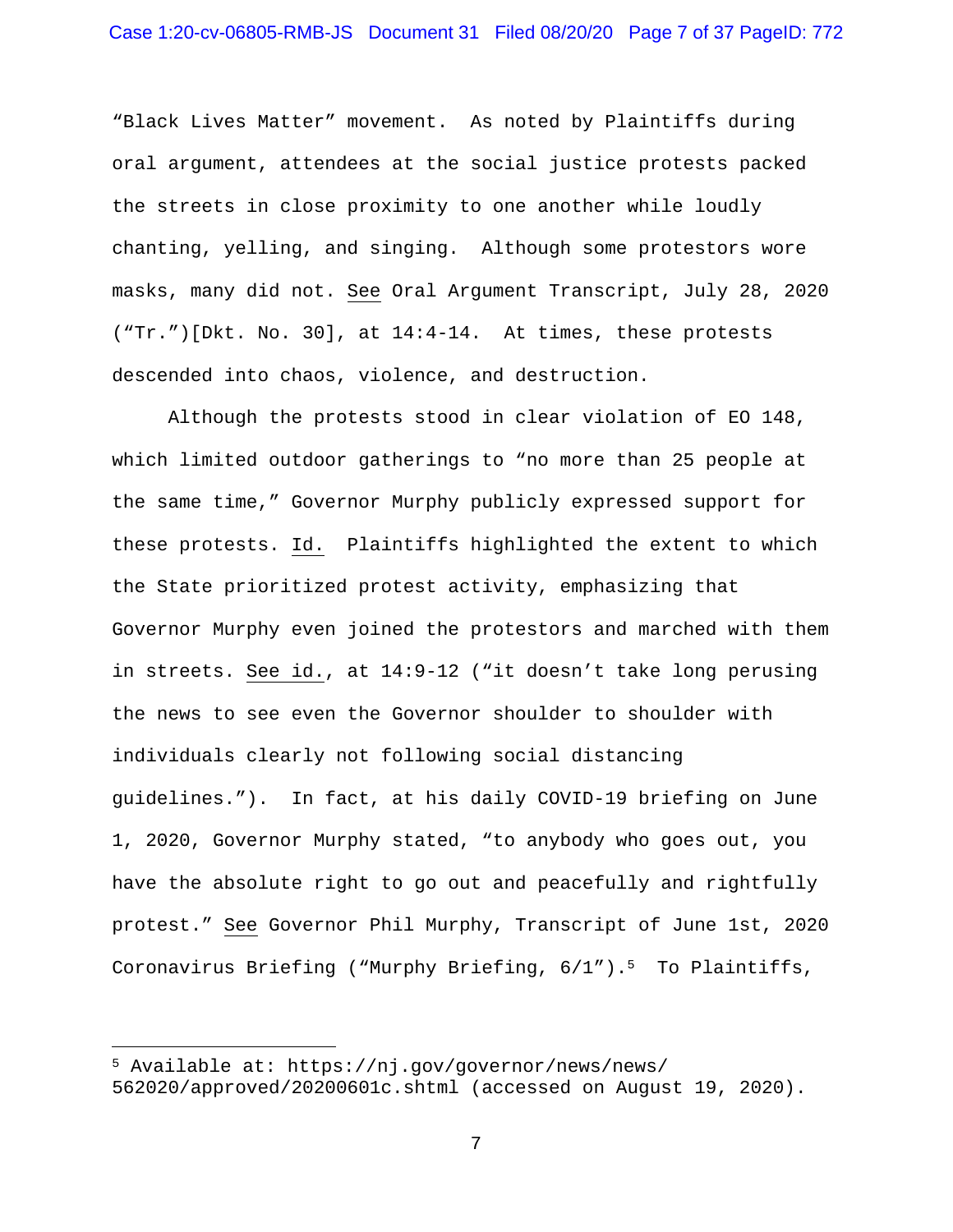the Governor's partisan conduct demonstrated "viewpoint discrimination as well as just plain basic uneven treatment." Tr., at 15:1-2.

Undeniably, the Governor's stance stood in contrast to his previous public statements on different types of outdoor gatherings, such as weddings, parties, and "re-open" protests, for which participants had been issued widely publicized criminal citations. Governor Murphy explained that this difference in treatment came down to a matter of what he personally deemed more urgent and important:

> It's one thing to protest -- I don't want to make light of this and I'll probably get lit up by everybody who owns a nail salon in the state. But it's one thing to protest what day nail salons are opening, and it's another to come out in peaceful protest, overwhelmingly, about somebody who was murdered right before our eyes, and is yet, if that weren't enough, yet another data point of the trail of data points that highlights systemic racism and the stain that slavery still leaves in our country today. I put those into different orbits.

Murphy Briefing, 6/1.

Eight days later, on June 9, 2020, Governor Murphy superseded EO 148 by issuing Executive Order No. 152 ("EO 152"), which stated that indoor gatherings would be allowed, but would be "limited to 25% of the capacity of the room in which it takes place, but regardless of the capacity of the room, such limit shall never be larger than 50 persons or smaller than 10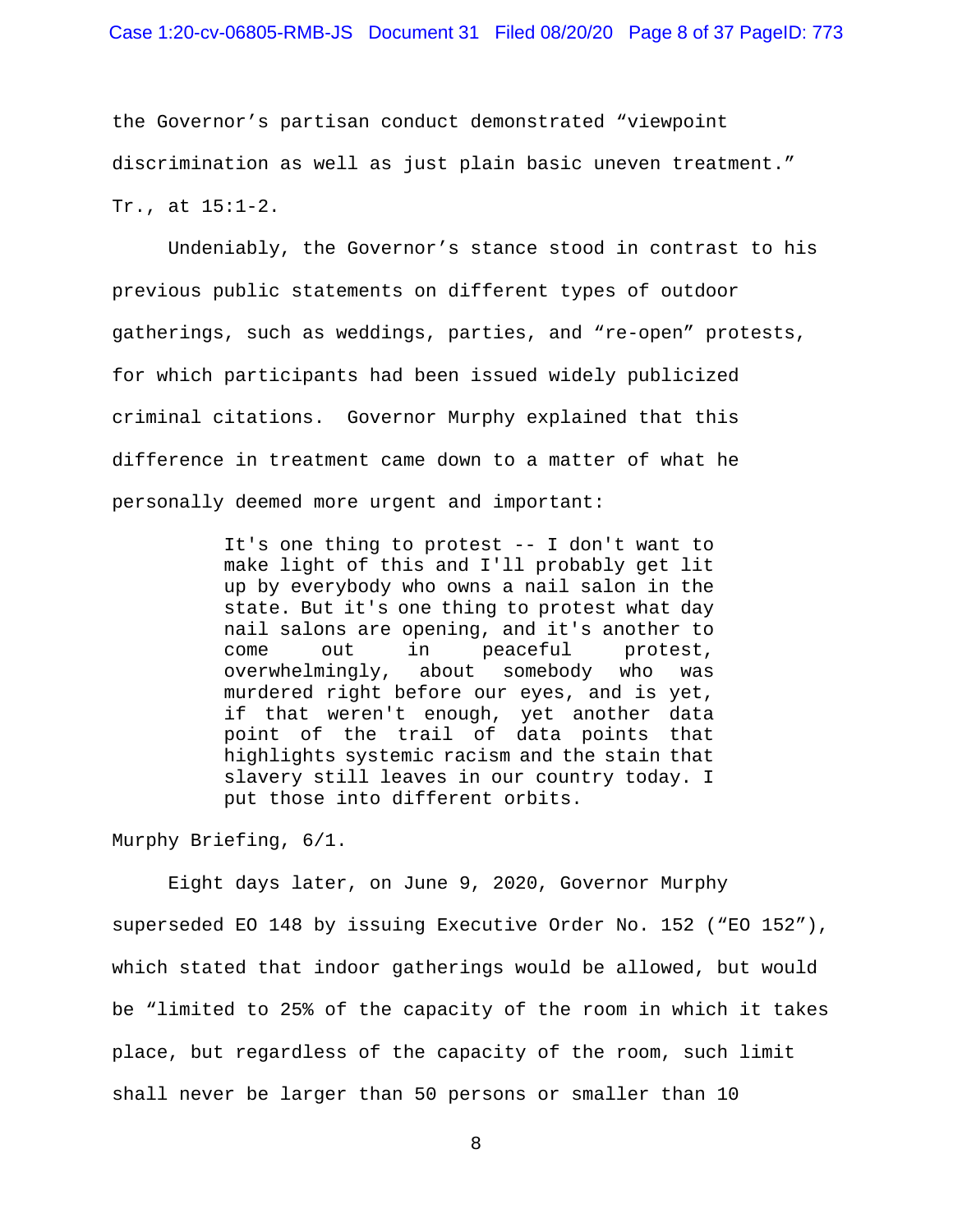persons." EO 152 also allowed outdoor gatherings "limited to 100 persons or fewer." Most notably, EO 152 created an exemption: "[w]here the outdoor gathering is a religious service or political activity, such as a protest, the gathering is not required to comply with [the numerical capacity limits] of this Order." Governor Murphy explained that, "[g]iven the growing body of evidence showing the reduced risk of transmission outdoors, we believe such a rule appropriately prioritizes individuals' rights to speak and worship freely." Governor Phil Murphy, June 9th, 2020 Coronavirus Briefing Transcript ("Murphy Briefing,  $6/9"$ ).<sup>6</sup>

Although EO 152 prospectively cleared up the issue of unequal treatment for outdoor First Amendment gatherings, the State still faced a constitutional conundrum retrospectively, having previously issued criminal citations for some outdoor religious gatherings and "re-open" protests. Apparently recognizing that the state had preferred certain types of First Amendment activity over others, in a memorandum issued on June 17, 2020, New Jersey Attorney General Gurbir Grewal announced that he would direct prosecutors to dismiss charges against those cited for outdoor First Amendment activity prior to EO

<sup>6</sup> Available at: https://nj.gov/governor/news/news/ 562020/approved/20200609b.shtml (accessed on August 19, 2020).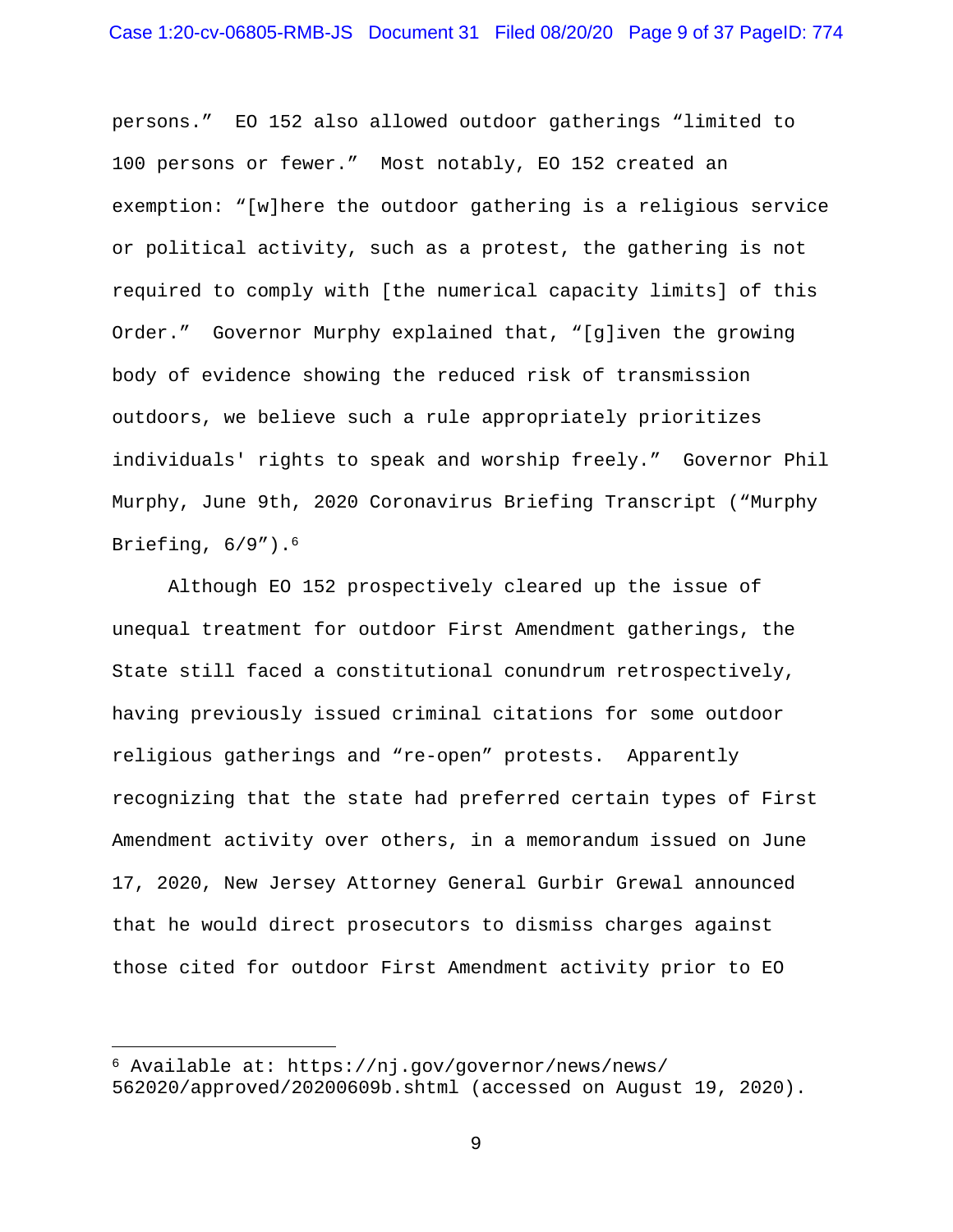Case 1:20-cv-06805-RMB-JS Document 31 Filed 08/20/20 Page 10 of 37 PageID: 775

152. In an advisory memorandum, the Attorney General stated as

follows:

Last week, Governor Murphy announced that, going forward, all outdoor political activity and outdoor worship services would be permitted, without any limitation on the number of individuals permitted to gather for such activities. As articulated in Executive Order No. 152 the Governor's decision was based both on the lower risks of COVID-19 transmission outdoors and on the societal importance of these activities. To ensure that all outdoor political activities and outdoor worship services receive uniform treatment, I am directing prosecutors to move to dismiss any Executive Order violations previously filed for such conduct, despite the initial probable cause determination or appropriateness of the violation at the time it was issued. Based on data maintained by the Division of Criminal Justice, there were five individuals who received summonses for organizing outdoor political protests and religious services in violation of Orders prior to the issuance of Executive Order No. 152; no individual protestors or worshipers have been cited to date.

New Jersey Attorney General Gurbir S. Grewal, Guidance Regarding Municipal Prosecutors' Discretion in Prosecuting COVID-19 Related Offenses, June 17, 2020 ("NJAG Mem."), at p. 4 (emphasis added).

As lamented by counsel for Plaintiffs, however, the Attorney General's memorandum only added salt to their religious wounds. The Attorney General's action directed the dismissal of charges against those cited for outdoor First Amendment activity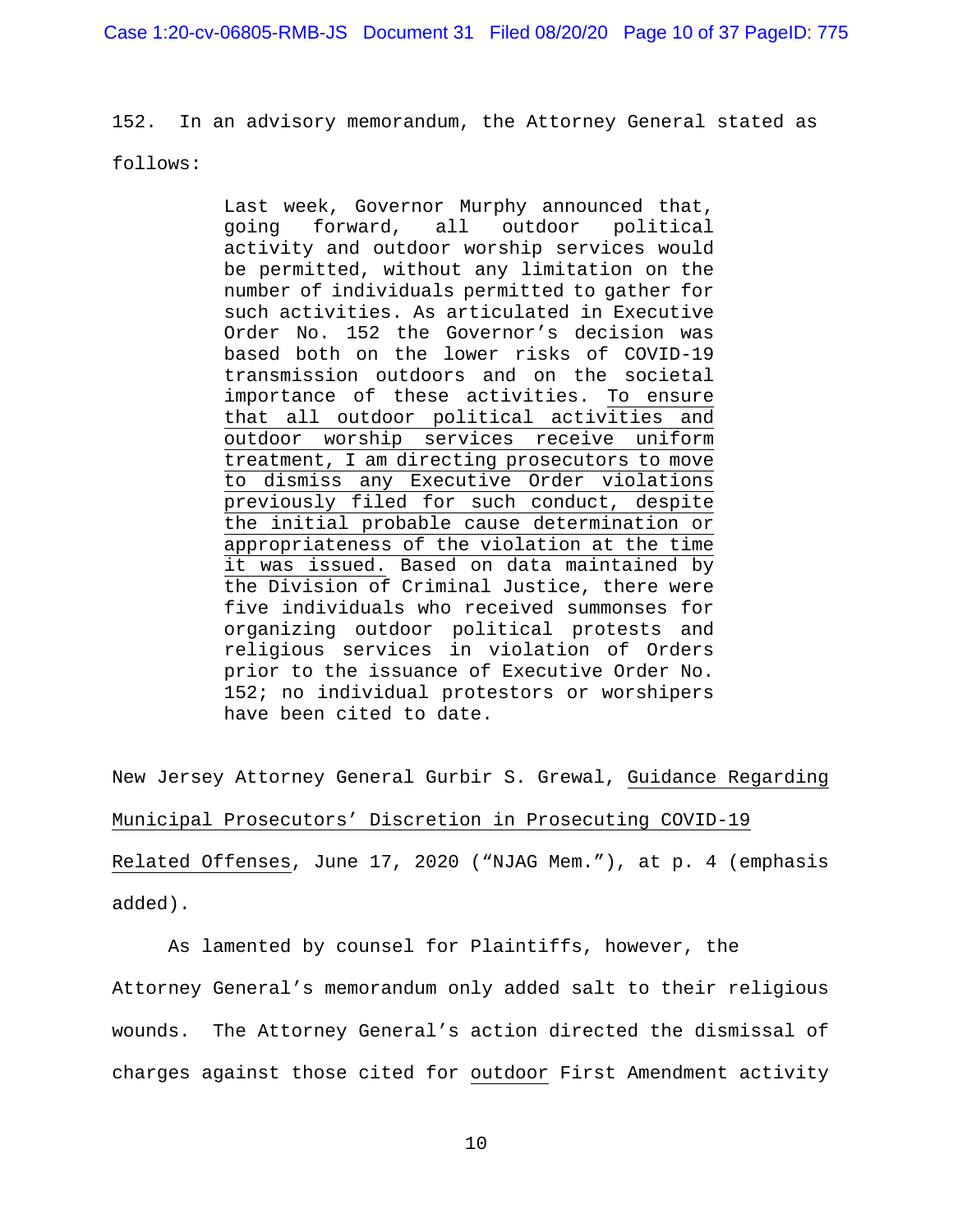prior to EO 152, but did not dismiss charges against those cited for indoor First Amendment activity, such as Plaintiffs, even if the citations were issued during the period of time when the Executive Orders did not distinguish between the risks associated with indoor and outdoor activity.

On June 22, 2020, after Plaintiffs had filed the instant Motion, Governor Murphy issued Executive Order No. 156 ("EO 156"), which stated that "the number of individuals at indoor gatherings shall be limited to 25% of the capacity of the room in which it takes place, but regardless of the capacity of the room, such limit shall never be larger than 100 persons or smaller than 10 persons." EO 156 also allowed outdoor gatherings of "250 persons or fewer," but stated that "an outdoor gathering that is a religious service or political activity, such as a protest, is not required to comply with the numerical limit on persons." As of the time of this Opinion, EO 156 remains in effect as to indoor religious services.7

#### **B.** *Bible Baptist Church of Clementon*

Plaintiff Bible Baptist Church ("Bible Baptist") has been operating since 1886 in Clementon, New Jersey, where its

<sup>7</sup> Governor Murphy has issued various subsequent Executive Orders on the subject of indoor and outdoor gatherings, but the relevant restrictions remain unchanged as they pertain to places of worship.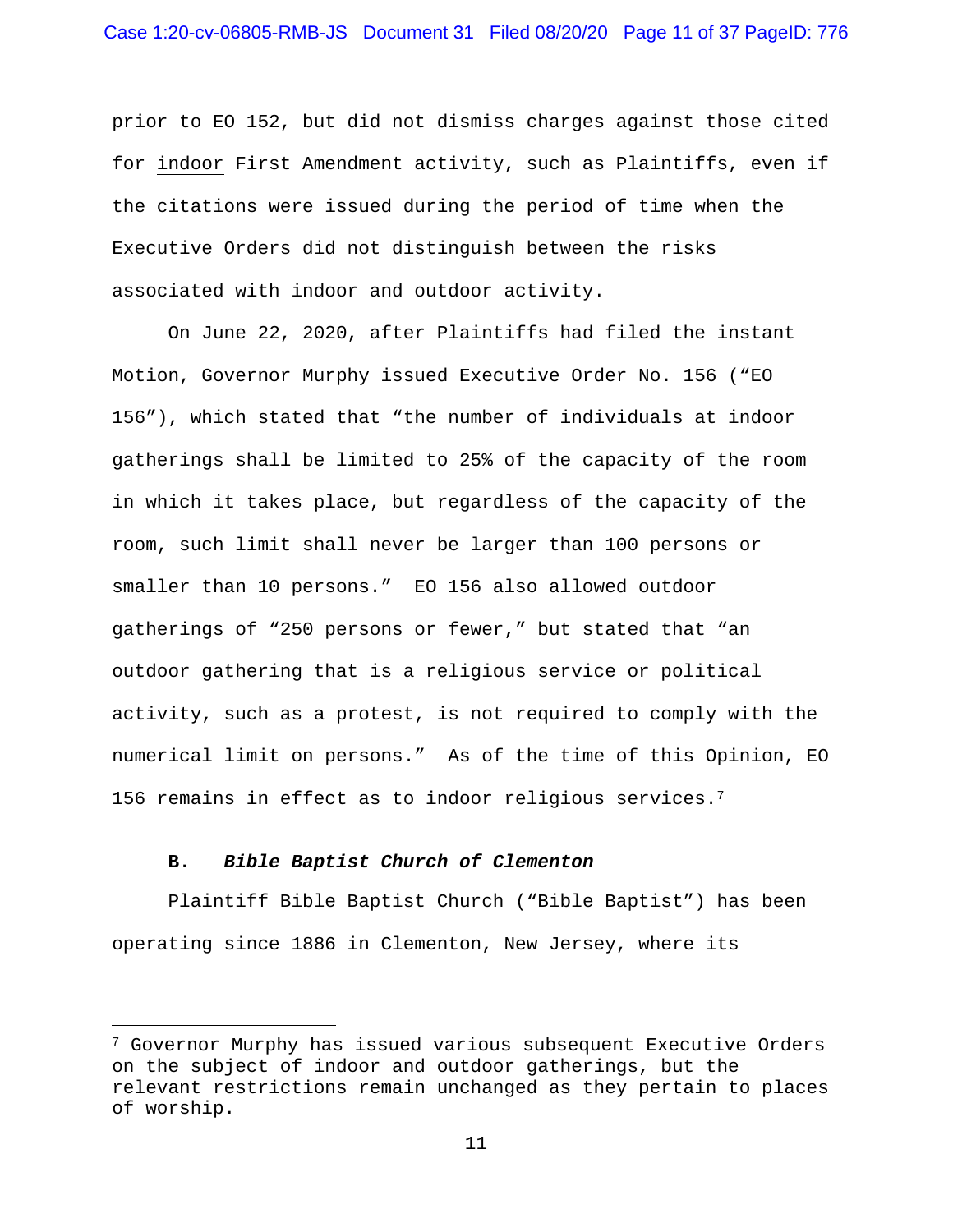constituents regularly gather for in-person religious services multiple times per week. See Compl., ¶¶ 30-31. Bible Baptist is a small congregation, normally having 70 people at its weekly leadership assembly (seating capacity is 75). Reese Cert. [Dkt. No. 12-3], at 4, ¶ 19. As alleged in the Complaint, Bible Baptist's pastor, Plaintiff Andrew Reese, along with the church's congregants, "believe that a physical assembly in one place on the Lord's day, for mid-week services, revivals, other special religious worship meetings, and for Christian fellowship is an essential part of their worship and that failure to assemble is a sin in violation of God's commands as they interpret the *Holy Bible*." Compl., ¶ 33. In fact, Bible Baptist places such an emphasis on in-person attendance at services, that membership is automatically terminated if a member goes six months without attending at least one regular worship service. Id., ¶¶ 34-35. Despite this belief, from March 23, 2020 until May 20, 2020, Bible Baptist did not hold indoor church services, but instead, livestreamed services online. Id., ¶ 37.

On May 20, 2020, while EO 107's ban on non-essential gatherings of more than 10 people was still in effect, Bible Baptist held its mid-week worship service with more than 10 people in the sanctuary. Compl., ¶ 38. Although Bible Baptist's sanctuary has a seating capacity of 75 people, in preparation for the service, the church lowered the maximum capacity to 38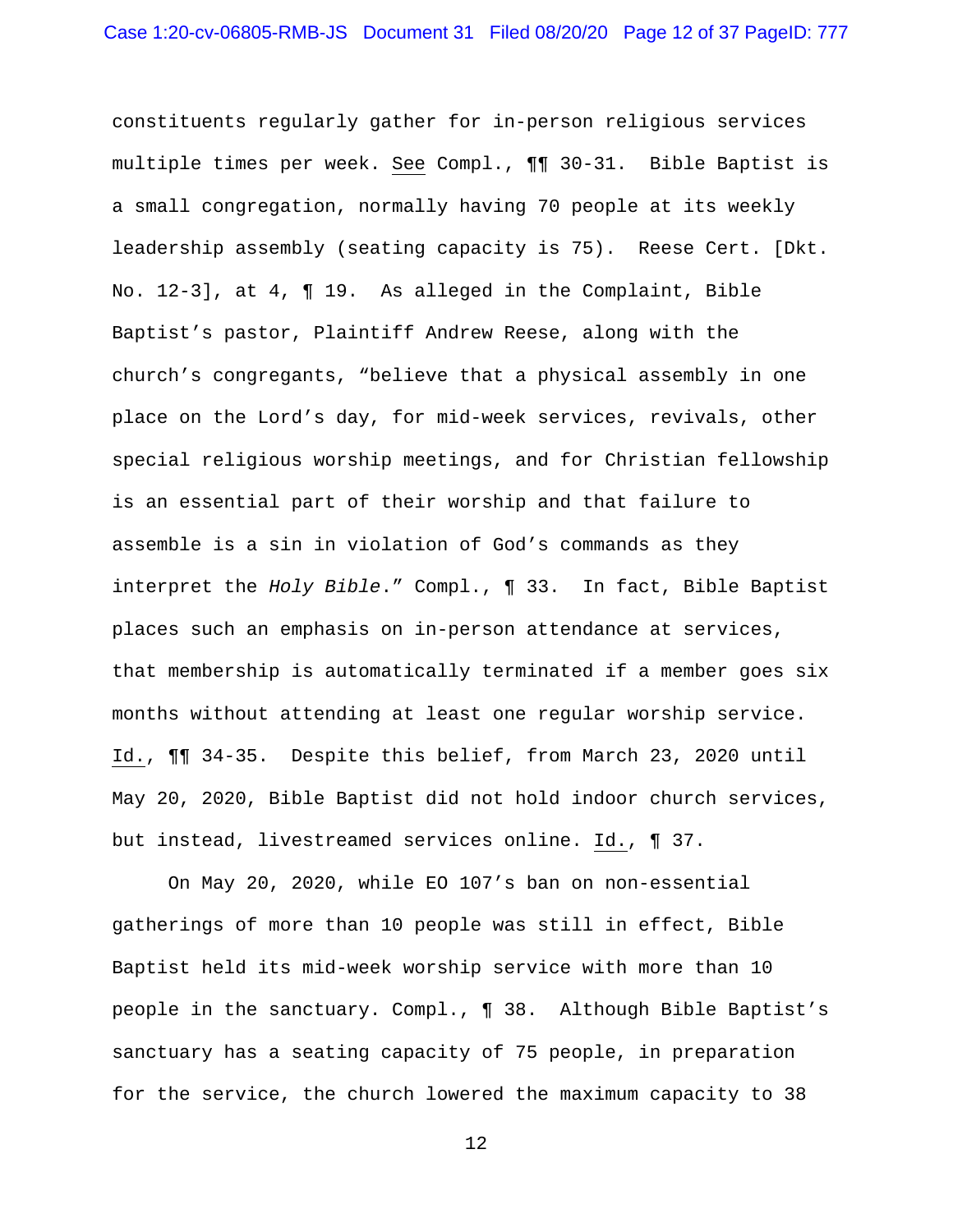people to allow for social distancing. Id., ¶ 43. The sanctuary was also fully sanitized. Id., ¶ 39. During the service, all attendees wore a mask and all individuals, other than families, sat at least 6-feet apart. Id.,  $\P$  38. The following day, on May 21, 2020, Clementon Police Chief Charles Grover issued a criminal complaint to Pastor Reese, charging him with "opening Bible Baptist Church on May 20, 2020 and facilitating a gathering of more than 10 people on the premises of the Church in violation of Executive Order 107 in violation of APP. A:9- 50." Id., ¶ 40.

After fully sanitizing all surfaces in the sanctuary, Bible Baptist held two religious worship services indoors with more than 10 people in the sanctuary on Sunday, May 24, 2020. Compl., ¶ 41. The sanctuary was sanitized between the services and all individuals in attendance, other than families, sat at least 6 feet apart and wore a mask. Id. On that day, Clementon police officers arrived at the church before each of the two services. Although the police officers did not disrupt either service, following the services, Chief Grover once again swore out a criminal complaint charging Pastor Reese with violating EO 107. Id., ¶ 42. Pastor Reese has received "multiple tickets." Reese Cert., at  $2$ ,  $\P$  4.

As confirmed at oral argument, the criminal charges against Pastor Reese are still pending, but have been stayed pending the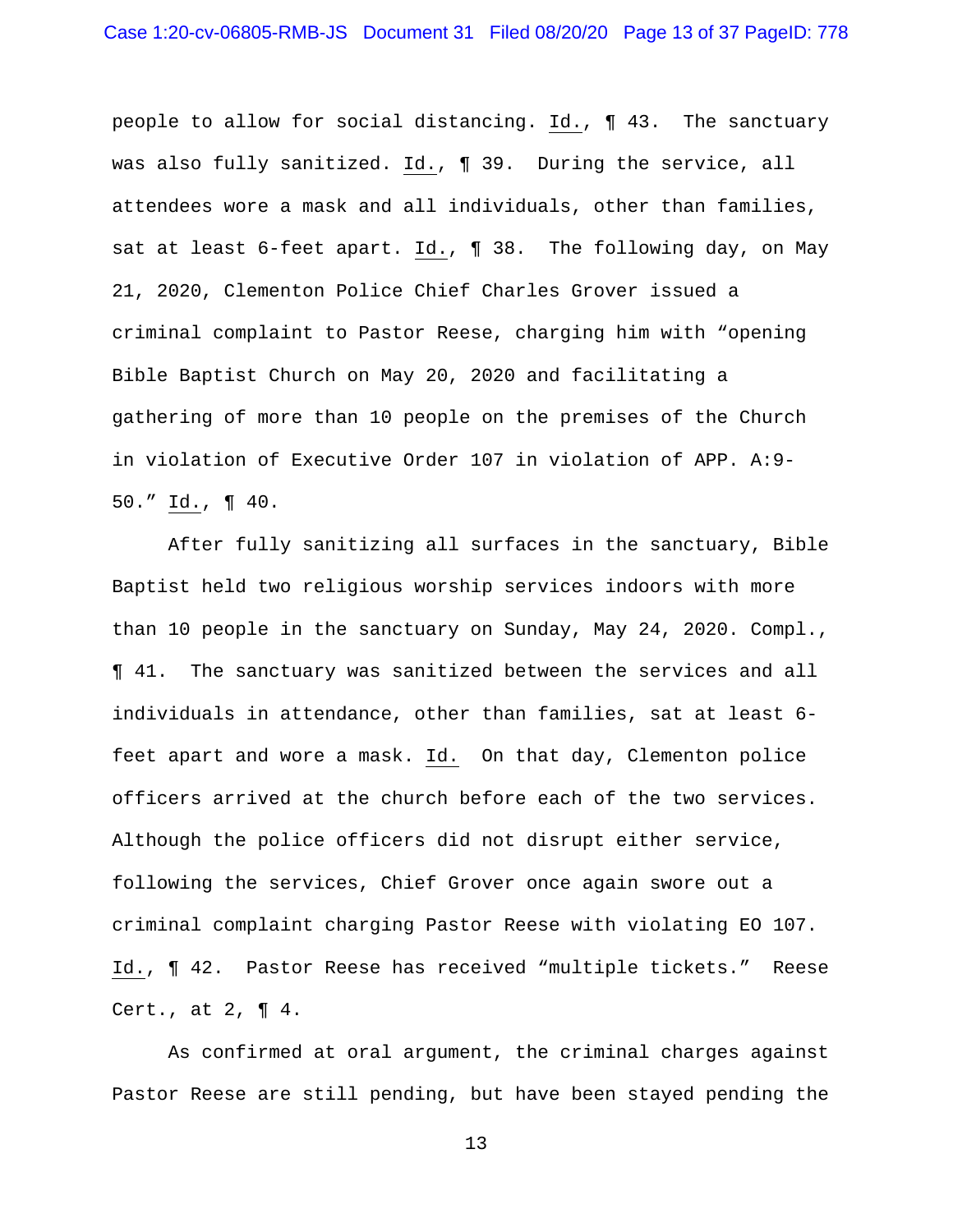outcome of this matter. See Tr., at 6:4-11. Bible Baptist and Pastor Reese contend that their First Amendment rights to freely assemble and exercise their religion by holding indoor worship services remain impeded by the threat of prosecution and imprisonment under the currently applicable Executive Orders. See, e.g., Reese Cert., at 5, ¶ 20. ("Despite the threat of criminal prosecution, my and our faith compel me and Bible Baptist members to continue to assemble as commanded by the Lord in His Word, the *Holy Bible*"). Relevantly, although EO 107 has been superseded, the type of services held by Bible Baptist remain prohibited under EO 156.

# **C.** *Solid Rock Baptist Church of West Berlin*

Plaintiff Solid Rock Baptist Church of West Berlin ("Solid Rock") has been operating since 1981 in Berlin, New Jersey, where its constituents regularly gather for in-person religious services multiple times per week. Compl., ¶¶ 47-48. Solid Rock is co-pastored by Plaintiff Charles Clark, Jr. and his son, Plaintiff Charles Clark, III. Id., ¶¶ 49-50. The Solid Rock sanctuary is able to seat up to 1000 people. Clark Cert. [Dkt. No. 12-4], at 4, ¶ 10.

As alleged in the Complaint, Solid Rock and its pastors believe that "physical assembly in one place on the Lord's day, for mid-week services, revivals, and other special religious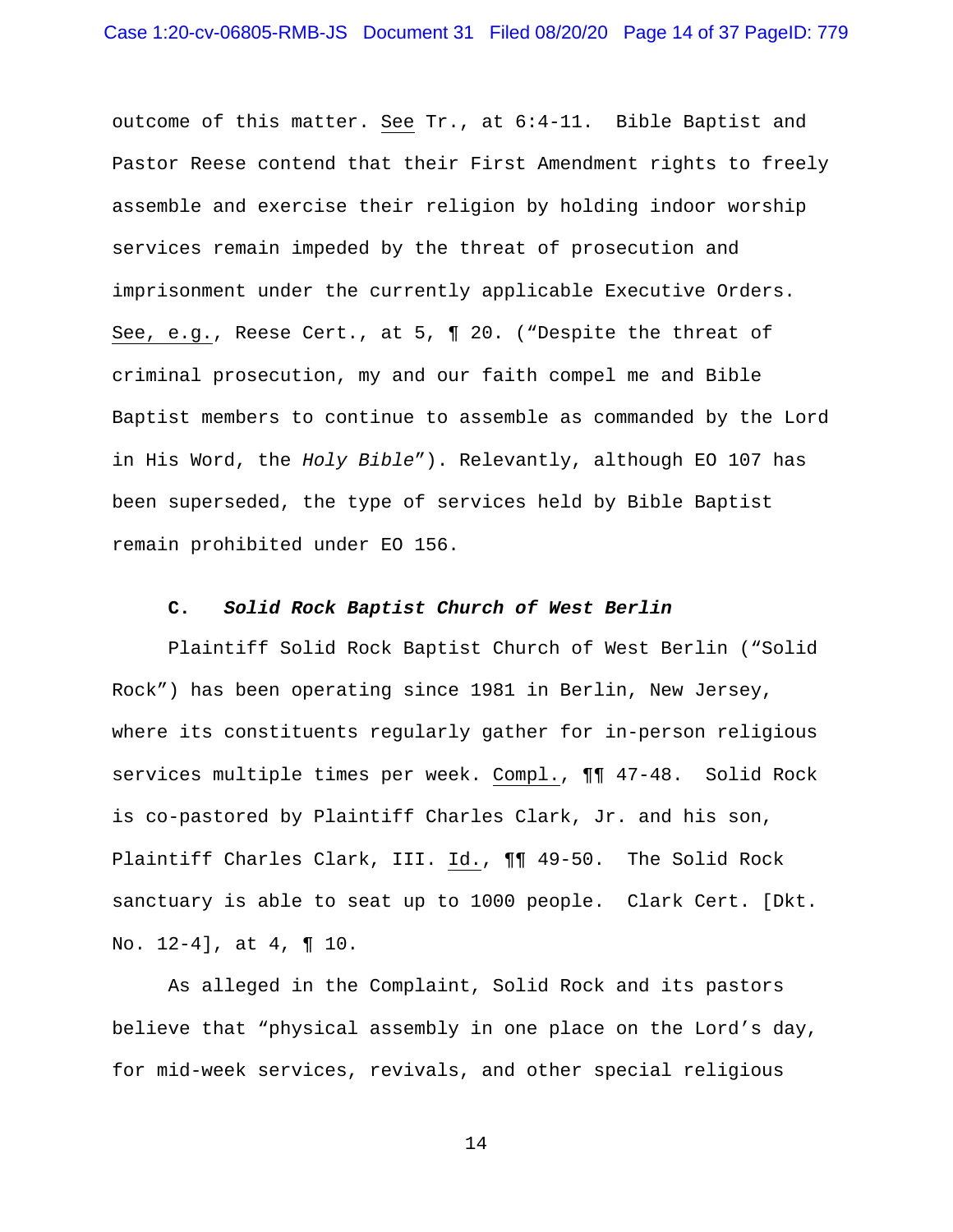worship meetings is an essential part of their worship and that failure to assemble is a sin in violation of God's commands as they interpret the Holy Bible." Compl., ¶ 51. Similar to Bible Baptist, Solid Rock holds in-person attendance at services to such a high degree of importance that membership is subject to automatic termination if an individual does not attend at least one service in a four-month period. Id., ¶¶ 52-53. Indeed, Solid Rock has terminated the membership of several individuals for nonattendance. Clark Cert., at 4, ¶ 9. Nonetheless, to comply with the Governor's orders, from March 23, 2020 until May 24, 2020, Solid Rock did not hold any indoor worship services, but instead, like Bible Baptist, livestreamed services online. Compl., ¶ 55.

On May 15, 2020, Pastor Clark notified Governor Murphy, by letter, that Solid Rock intended to resume indoor worship services on May 24, 2020. Id., ¶ 56. In the letter, Pastor Clark stated "[w]e will be safe, sanitized, and use social distancing," but also requested that the Governor declare churches to be "essential" businesses. Id. On May 18, 2020, counsel for Solid Rock wrote to Governor Murphy's office to express their constitutional concerns regarding the restrictions imposed by EO 107 and to inform the Governor that Solid Rock intended to open for indoor services on May 24, 2020. Id., ¶ 57. Solid Rock's counsel requested confirmation from the Governor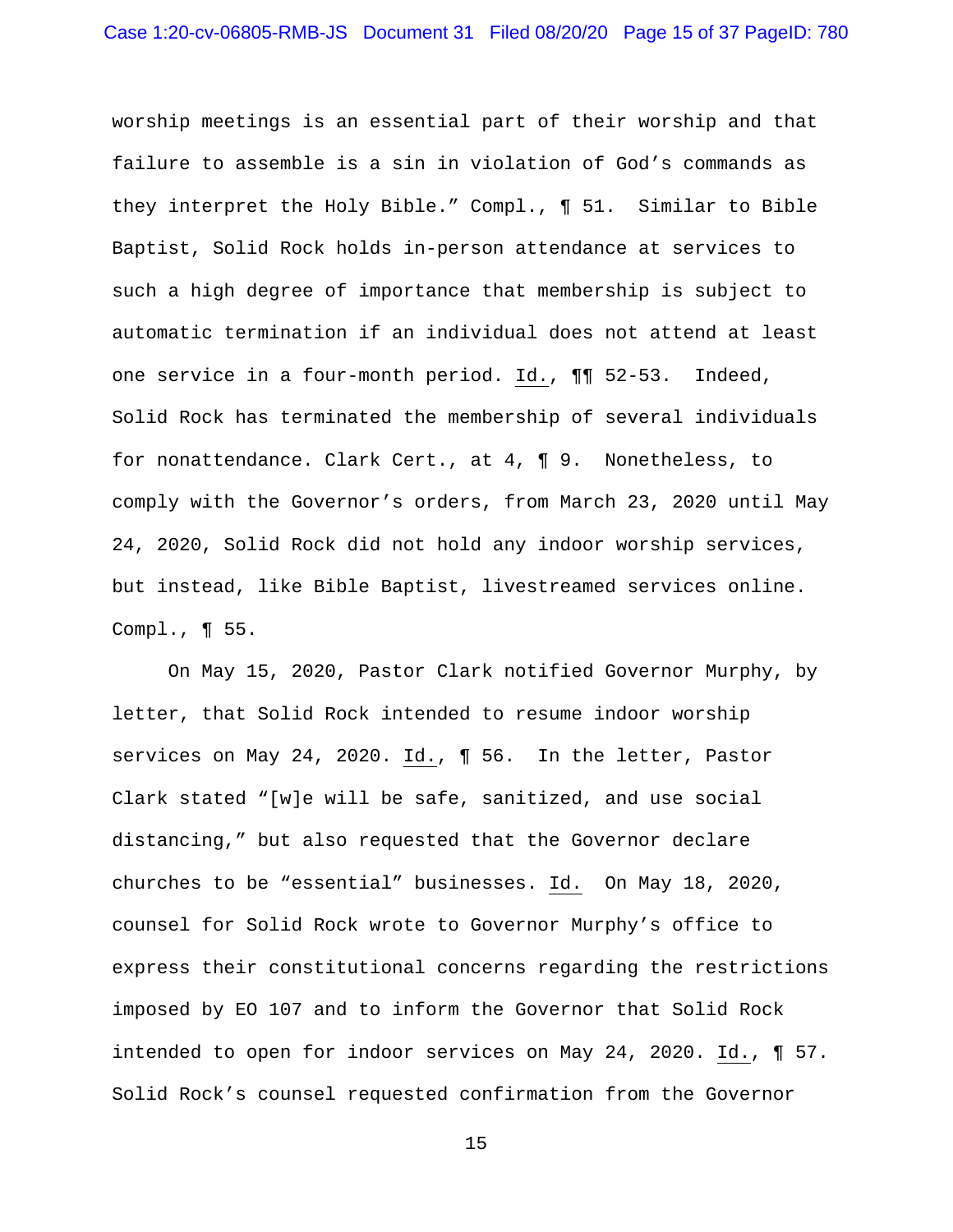that churches could resume indoor services, but the Governor's office did not respond to either letter. Id., ¶ 58. Instead, on May 23, 2020, Camden County public safety officers allegedly installed cameras outside Solid Rock. Id., ¶ 59.

On Sunday, May 24, 2020, Solid Rock held two religious worship services indoors with more than 10 people in the sanctuary. Compl., ¶ 58. Solid Rock, which is a large congregation that has a sanctuary that can normally hold 1000 people, permitted no more than 250 people in the sanctuary to comply with social distancing requirements. Id. Every attendee had their temperature checked with a touchless thermometer and those with a temperature of 100.4° and above were not permitted to enter the building. Id. Every individual attending, other than families, sat at least 6-feet apart and wore a mask. Members were also required to make reservations to attend the Sunday services so that the church could enforce its social distancing protocols. Id.

Police officers did not disrupt either service, but on Monday, May 25, 2020, Lt. Michael Scheer of the Berlin Borough Police Department issued criminal complaints to both Pastor Clark, Jr. and Pastor Clark, III, charging them with "opening Solid Rock Church [sic.] on 5/24/20 @ 10 am [and 5:30pm] facilitating a gathering over 10 people in violation of EO 107.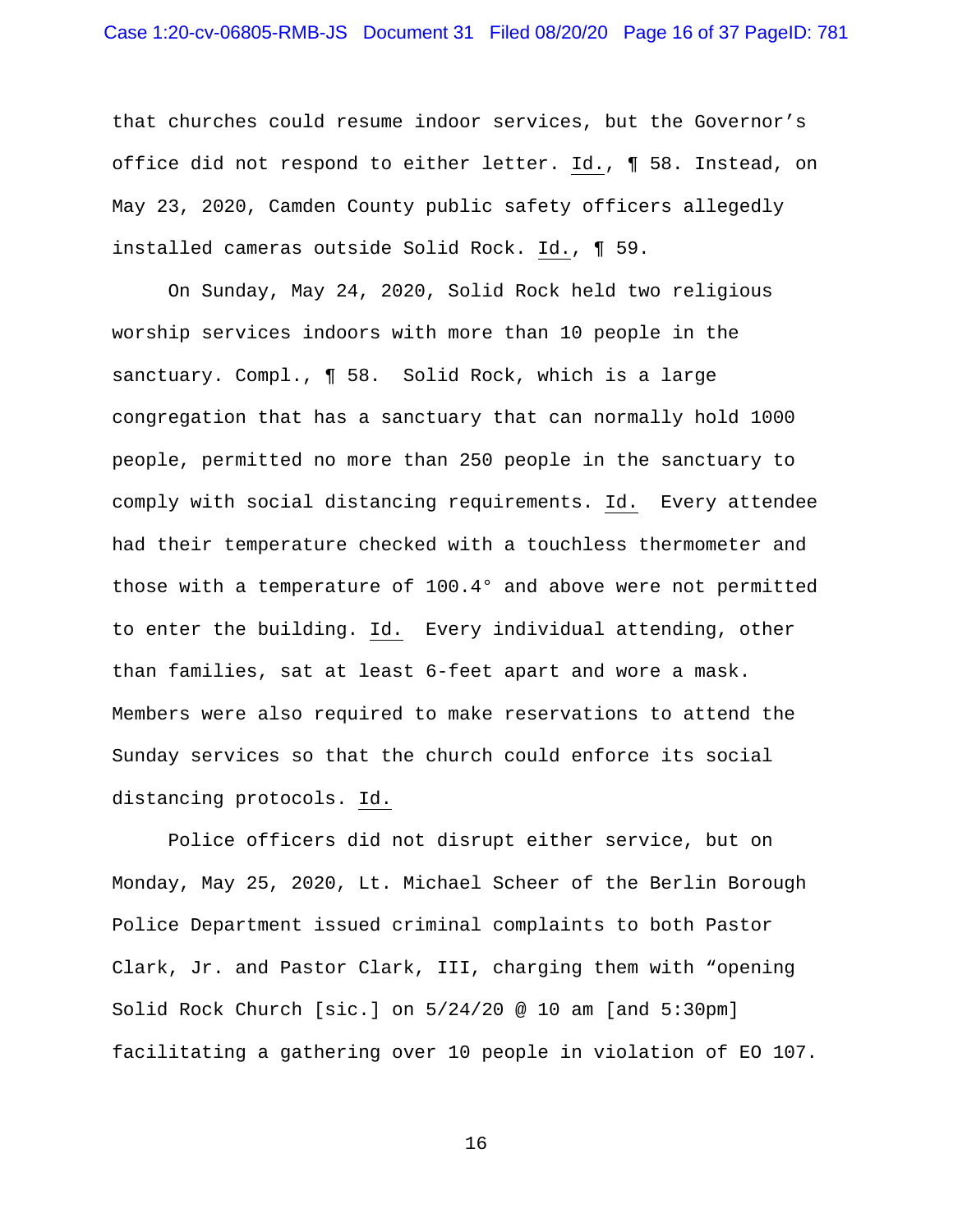In violation of APP. A:9-50." Compl., ¶ 60-61. Each has received five tickets for violating the Executive Orders.

As confirmed at oral argument, the charges against Pastor Clark, Jr. and Pastor Clark, III are still pending. See Tr., at 6:4-11. Solid Rock, Pastor Clark, Jr., and Pastor Clark, III contend that their First Amendment rights to freely assemble and exercise their religion by holding indoor worship services remain impeded by the threat of prosecution and imprisonment under the Executive Orders. See, e.g., Clark Cert., at 6, ¶ 19 ("Despite the threat of criminal prosecution, my and our faith require me and Solid Rock members to continue to assemble as commanded by the Lord in His Word, the *Holy Bible*"). Relevantly, although EO 107 has been superseded, the type of services held by Solid Rock remain prohibited under EO 156.

### **II. STANDARD OF REVIEW**

When evaluating a plaintiff's motion for a preliminary injunction, the district court considers four factors: "(1) a likelihood of success on the merits; (2) that [they] will suffer irreparable harm if the injunction is denied; (3) that granting preliminary relief will not result in even greater harm to the nonmoving party; and (4) that the public interest favors such relief." Kos Pharms., Inc. v. Andrx Corp., 369 F.3d 700, 708 (3d Cir. 2004). "If a plaintiff meets the first two requirements, the District Court determines in its sound discretion whether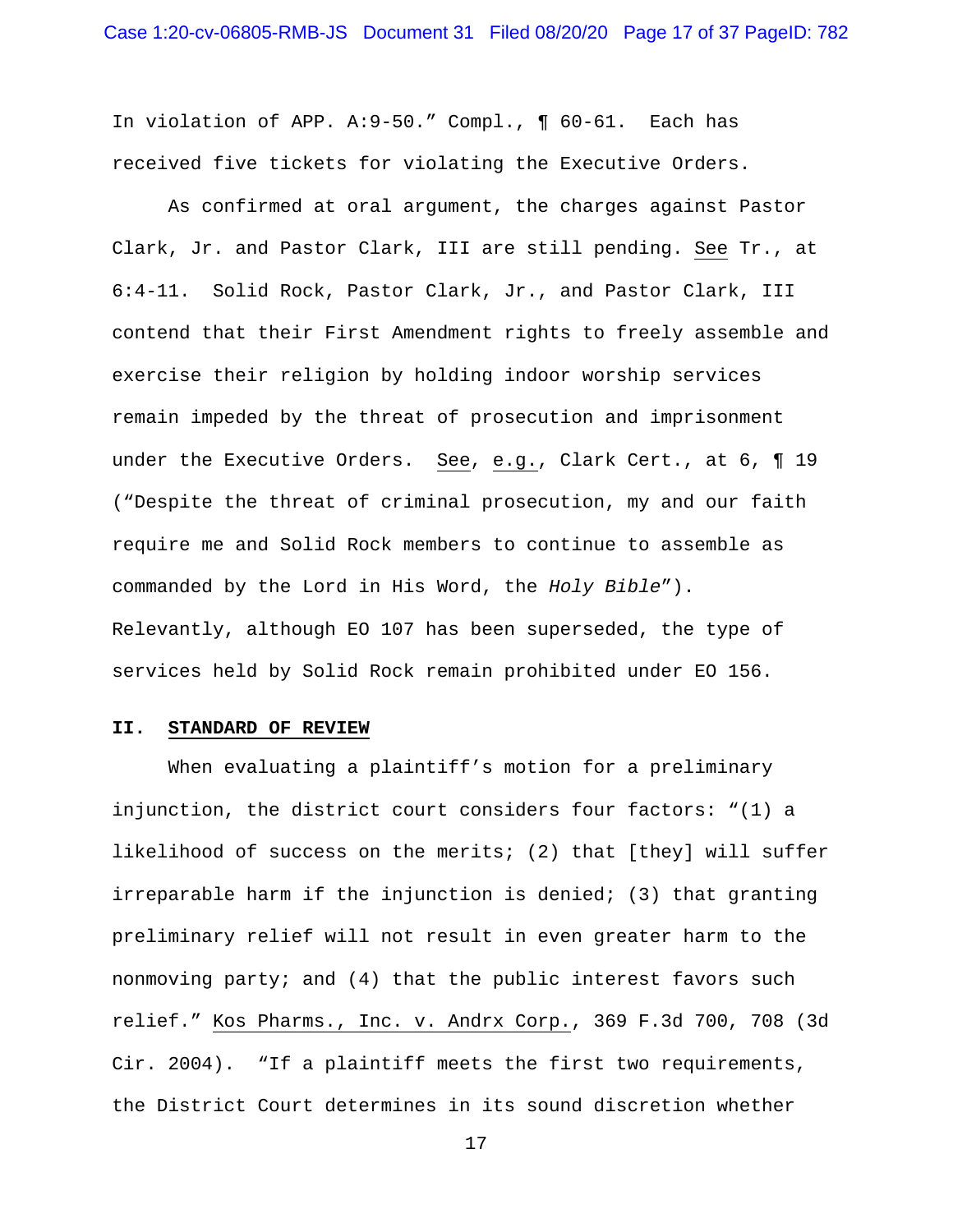all four factors, taken together, balance in favor of granting the relief sought." Fulton v. City of Philadelphia, 922 F.3d 140, 152 (3d Cir. 2019), cert. granted sub nom. Fulton v. City of Philadelphia, Pennsylvania, 140 S. Ct. 1104 (2020). However, "[p]reliminary injunctive relief is an extraordinary remedy and should be granted only in limited circumstances." Lane v. New Jersey, 725 F. App'x 185, 187 (3d Cir. 2018)(quoting Kos Pharms., Inc., 369 F.3d at 708).

#### **III. DISCUSSION**

The Free Exercise Clause of the First Amendment, which applies to state actions pursuant to the Fourteenth Amendment, Cantwell v. Connecticut, 310 U.S. 296, 303 (1940), provides that "Congress shall make no law ... prohibiting the free exercise [of religion]." When religiously motivated conduct comes into conflict with a law or government action, the analysis of a free exercise claim depends on the nature of the challenged law or government action. Tenafly Eruv Ass'n, Inc. v. Borough of Tenafly, 309 F.3d 144, 165 (3d Cir.2002). If the government action is neither "neutral" (discriminates against religiously motivated conduct) nor "generally applicable" (enforced against conduct that is only regulated when performed for religious purposes), strict scrutiny applies, and the government action violates the Free Exercise Clause unless it is narrowly tailored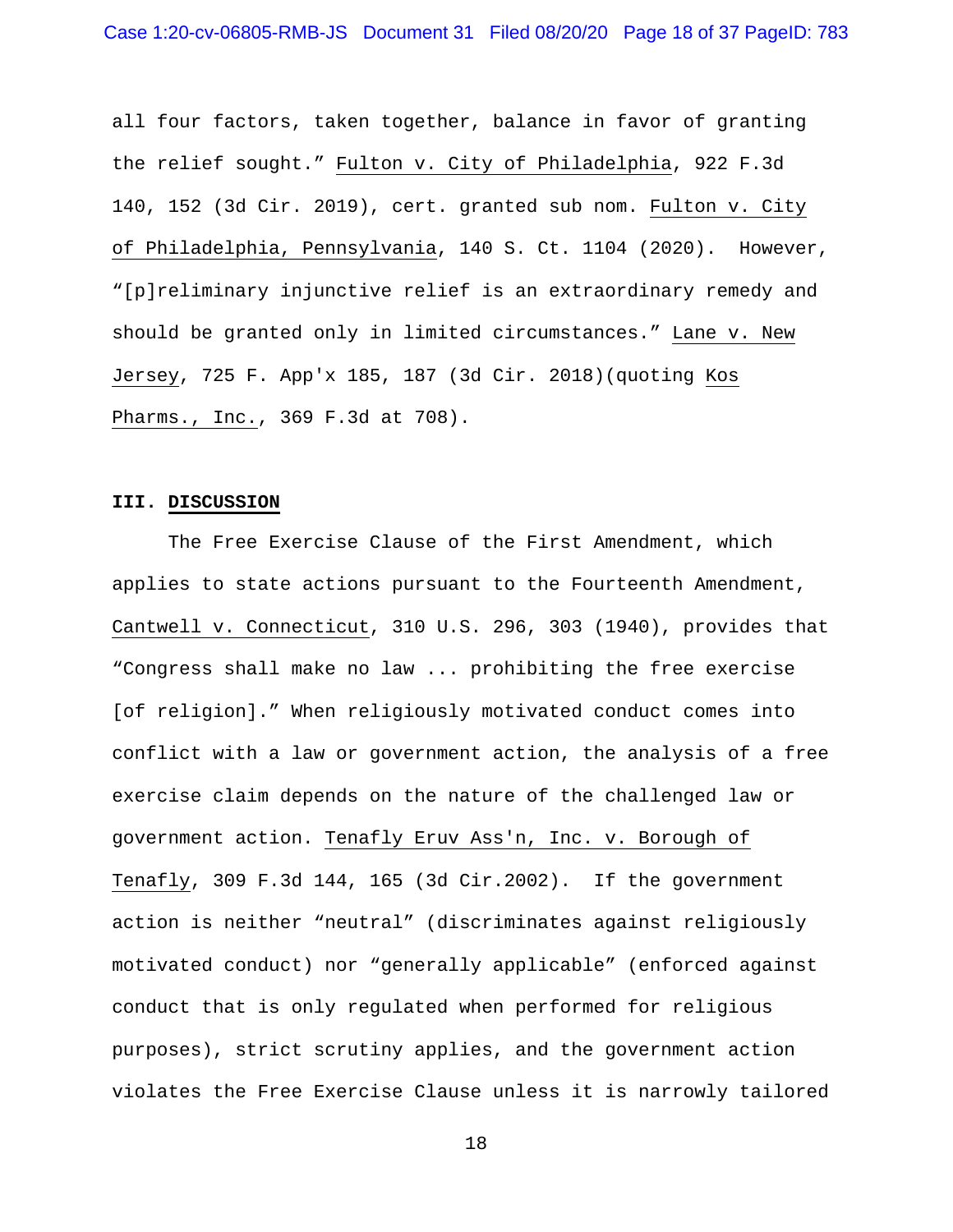to advance a compelling government interest. Id. However, if a government action is "neutral" and "generally applicable," and burdens religious conduct only incidentally, the action is permissible if it is rationally related to a legitimate government objective. Id.

In this matter, Plaintiffs allege that Governor Murphy's Executive Orders, on their face and as applied, unconstitutionally infringe upon their First Amendment rights to freely assemble and exercise their religious beliefs by suppressing their ability to gather for in-person indoor worship services. In turn, the State argues that the Executive Orders are consistent with the Free Exercise Clause because they impose burdens on analogous religious and secular activities alike.

## *A. Neutrality and General Applicability*

As Plaintiffs correctly state, a government action is not considered neutral and generally applicable if it specifically targets or burdens religiously motivated conduct but exempts substantial comparable conduct that is not religiously motivated. See Tenafly, 309 F.3d at 165-166 (citing Church of the Lukumi Babalu Aye., Inc. v. Hialeah, 508 U.S. 520, 537 (1993)). At oral argument, Plaintiffs primarily argued that the Governor's capacity restrictions on indoor gatherings are not neutral or generally applicable because they impermissibly favor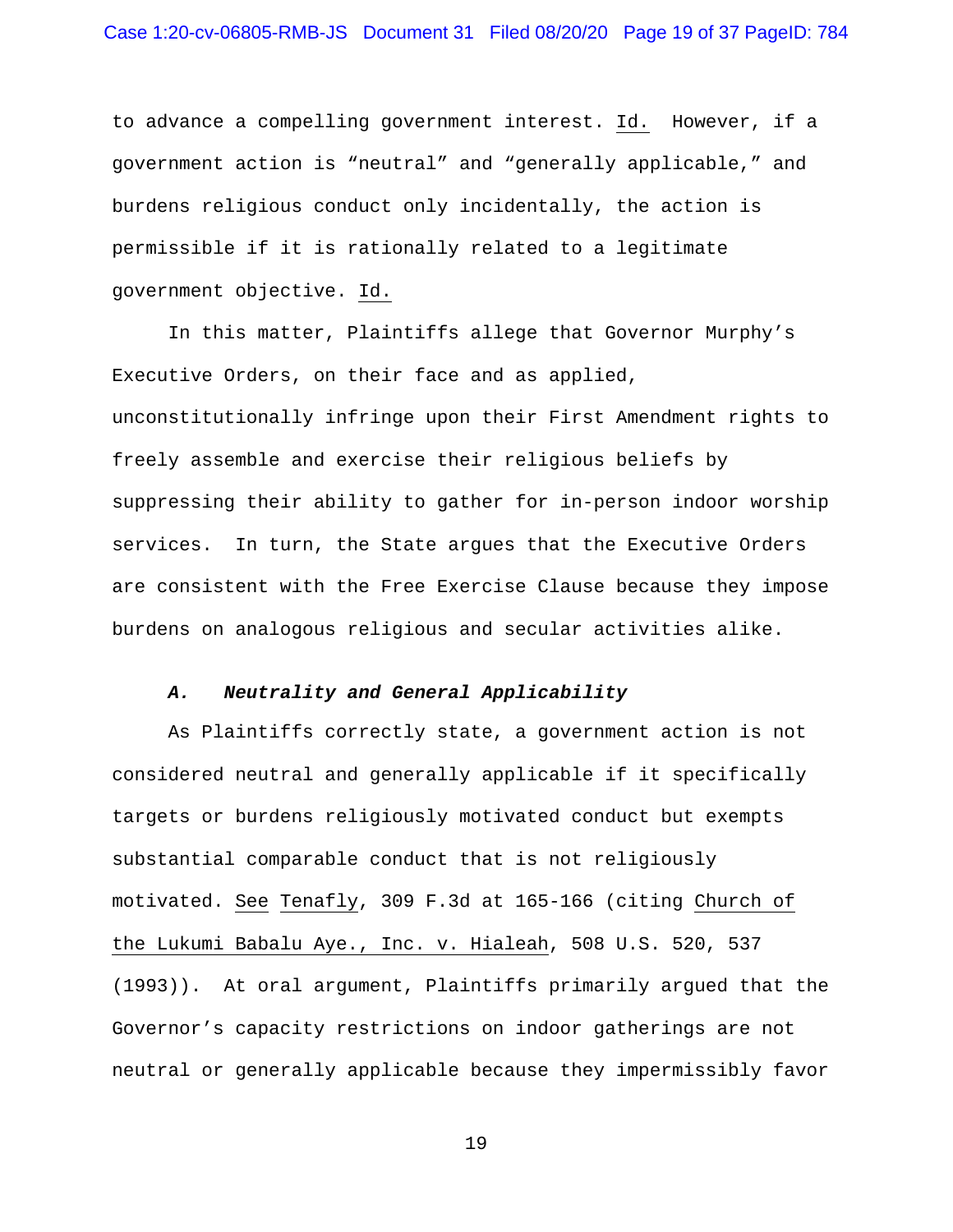secular indoor retail establishments and public places, such as airports and train stations, which are not subject to the same limitations of 25-percent capacity and 100-person maximum attendance. Tr., at 12:5-13:16.8

In response, the State countered at oral argument that the types of indoor retail establishments and public places that are exempted from the Executive Orders (most specifically, the 100 capacity) are substantively different in nature than places of worship. See Tr., at 52:25-53:3 (contending that "individual gatherings, much more than stores or airports or offices or anything else, have been linked to serious outbreaks of COVID-19 even from just one or two asymptomatic attendees"). The State

 $8$  It is important to note that at oral argument the parties focused much of their attention on the 100-person capacity restriction set forth by Executive Order 156, which was decreed after the filing of the within Motion. This is relevant because at the time of the filing for the requested injunctive relief Plaintiffs sought an order allowing it to continue indoor church services with more than ten people. That request has been mooted by Executive Order 156 (as well as Executive Order 152 issued days before the instant Complaint) and Defendants would have no basis to oppose relief from the 10-person limitation, and as such, that relief has been effectively granted, at least in part. What the parties do quarrel about is exactly how many people in excess of 10 may attend an indoor service, specifically, the legality of the 100-person numerical cap. Although an amendment of the pleading would have been procedurally proper and prudent, the Court need not delve into such procedural analysis because even if the Complaint were amended to challenge the 100-capacity limitation, as Plaintiffs did at oral argument, the challenge would not succeed for the reasons set forth herein.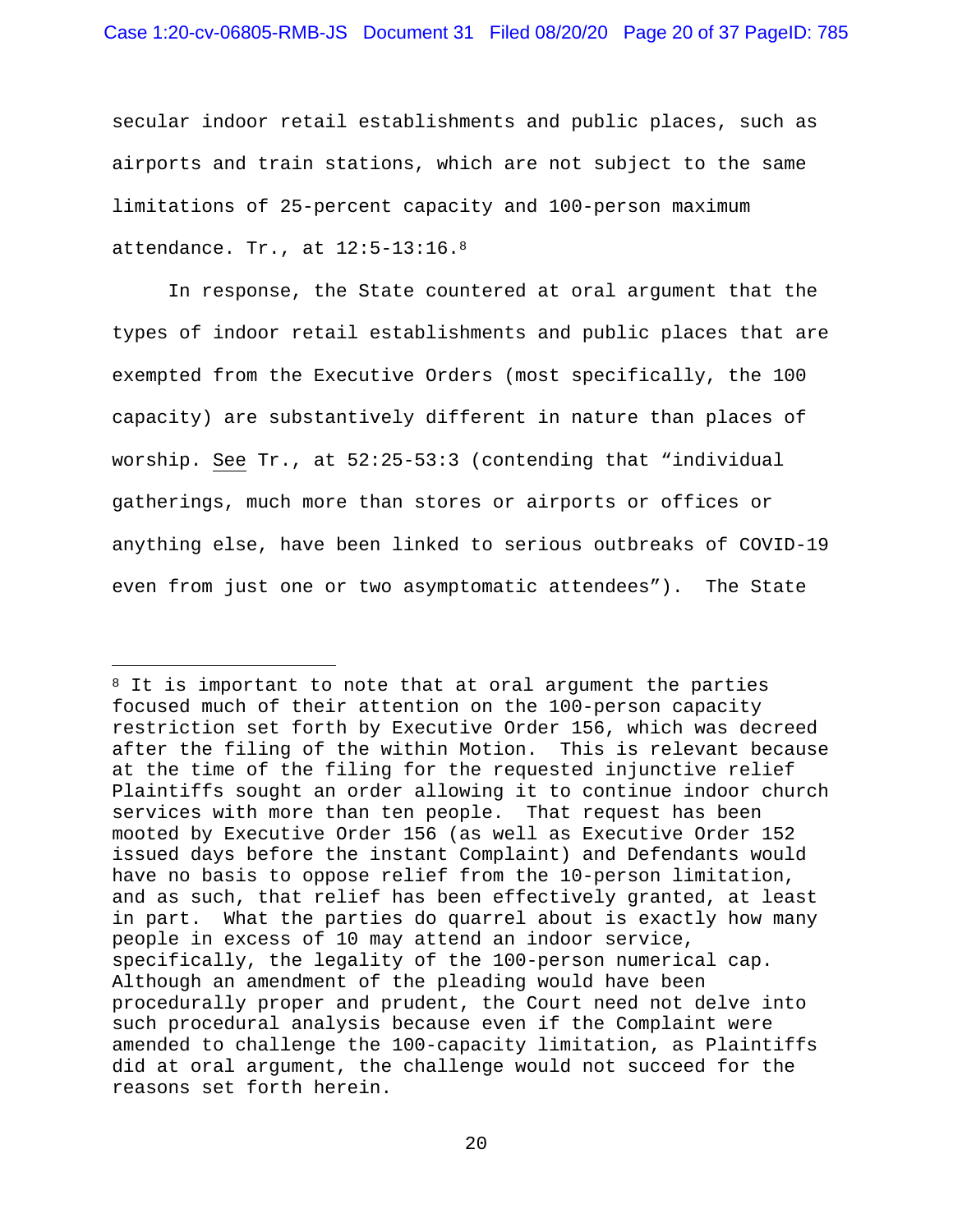acknowledged that some exempted places experience high foot traffic, but explained that the more transitory and superficial nature of interactions in these places poses a lower risk of transmission than the type of interactions that occur at religious services, where attendees sing, chant, and sit near each other for an extended period of time.<sup>9</sup> The State further pressed that the nature of interactions at indoor religious services are more akin to those that occur at large indoor gathering places, such as concert venues, movie theaters, and dining establishments, which have all been forced to remain closed under Governor Murphy's Executive Orders.

Plaintiffs do not dispute that places of worship are treated more favorably than indoor recreational facilities, like movie theaters, but dispute that those types of business are more appropriate comparisons than regular retail businesses, airports, or train stations. Plaintiffs, however, do not point to any scientific or anecdotal evidence to support their posited comparators.

 $9$  At oral argument, the State argued that "[i]f you have 50 people in an airport, whether or not they're waiting for the same or different flights, they are extremely unlikely to be [] interacting with each other... the risk of us interacting and therefore having the kind of sustained person-to-person interaction that risks COVID-19 spread goes up considerably" at large communal gatherings.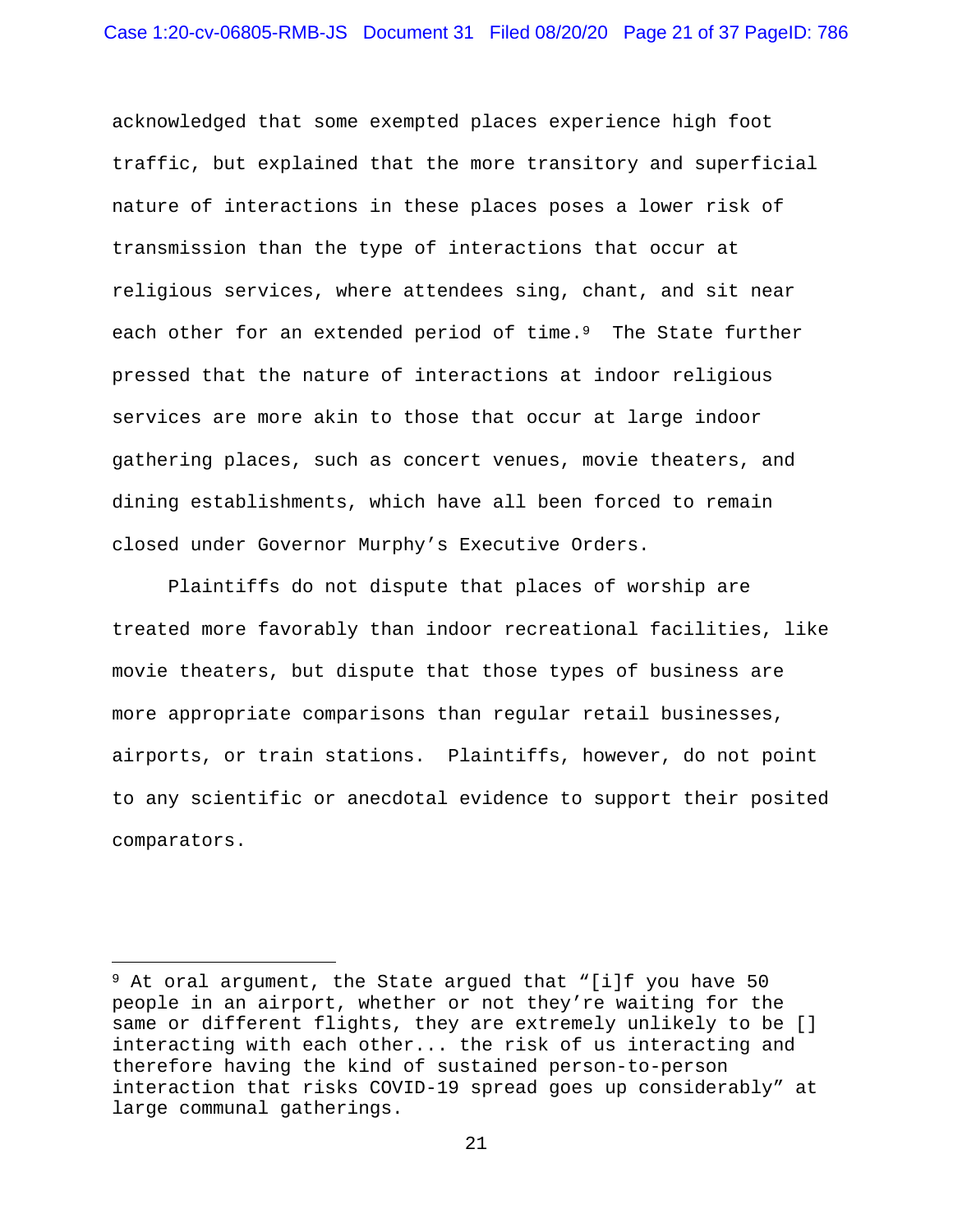In May of this year, the Supreme Court considered whether to enjoin an emergency order from California, which was nearly identical to Executive Order No. 156. That order limits religious gatherings to "25% of building capacity or a maximum of 100 attendees," but allows "essential" retail establishments to remain open without the same restrictions. See South Bay United Pentecostal Church v. Newsom, 140 S. Ct. 1613, 1613 (2020). Chief Justice Roberts concurred in the Supreme Court's decision to deny injunctive relief, noting:

> Similar or more severe restrictions apply to comparable secular gatherings, including lectures, concerts, movie showings, spectator sports, and theatrical performances, where large groups of people gather in close proximity for extended periods of time. And the Order exempts or treats more leniently only dissimilar activities, such as operating grocery stores, banks, and laundromats, in which people neither congregate in large groups nor remain in close proximity for extended periods.

# Id.

Moreover, just last month, the Supreme Court weighed the constitutionality of Nevada's even harsher restrictions, which limit attendance at religious services to "no more than 50 persons," regardless of a venue's size or social distancing measures implemented, while allowing casinos and other entertainment facilities to open at 50-percent of their maximum capacity, with no numerical limit on attendance. Calvary Chapel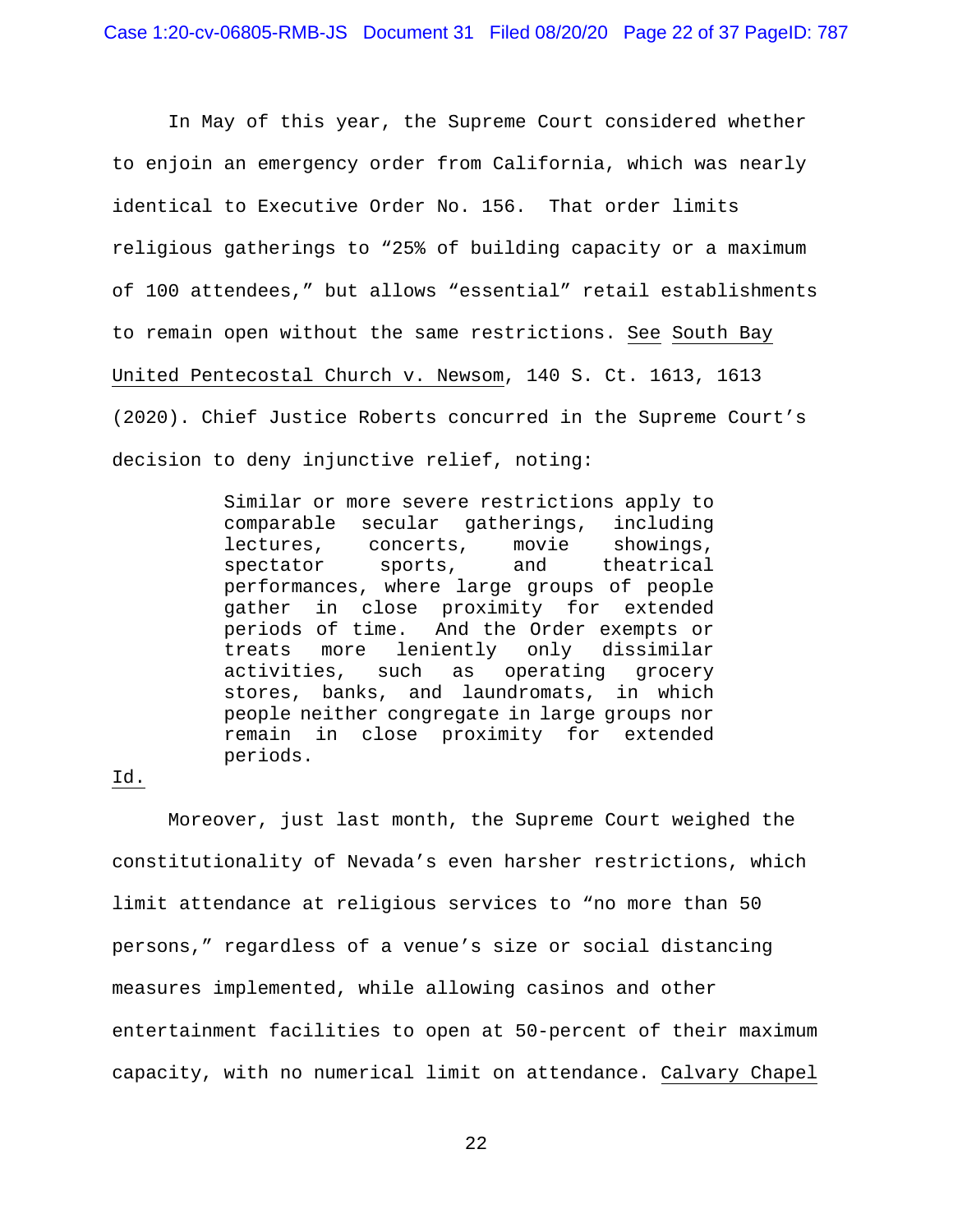Dayton Valley v. Sisolak, et al., 591 U.S. \_\_ (2020)(slip op., at 1). The Supreme Court allowed the restrictions to stand. Under Nevada's restrictions, a casino with a thousand-person capacity could theoretically allow as many as 500 people on the casino floor at the same time, but a church with the same, or greater, capacity would still be capped at 50 attendees for a worship service. Although Nevada's restrictions placed on religious services are undisputedly more severe than those imposed on casinos, the Supreme Court, nonetheless, denied the church injunctive relief.

In those cases, the Supreme Court deemed both California and Nevada's capacity restrictions to be neutral and generally applicable. Because there is no meaningful distinction between the orders in both cases and the Executive Orders here, this Court is constitutionally duty-bound to find similarly as to New Jersey's Executive Orders.

### *B. Rational Basis Review*

Having concluded that Governor Murphy's restrictions on large indoor gatherings are neutral and generally applicable on their face, the Court now turns to whether they are rationally related to a legitimate government objective. In this case, Bible Baptist (which has a 75-person capacity) desires to hold services at 50-percent capacity with 38 people in attendance,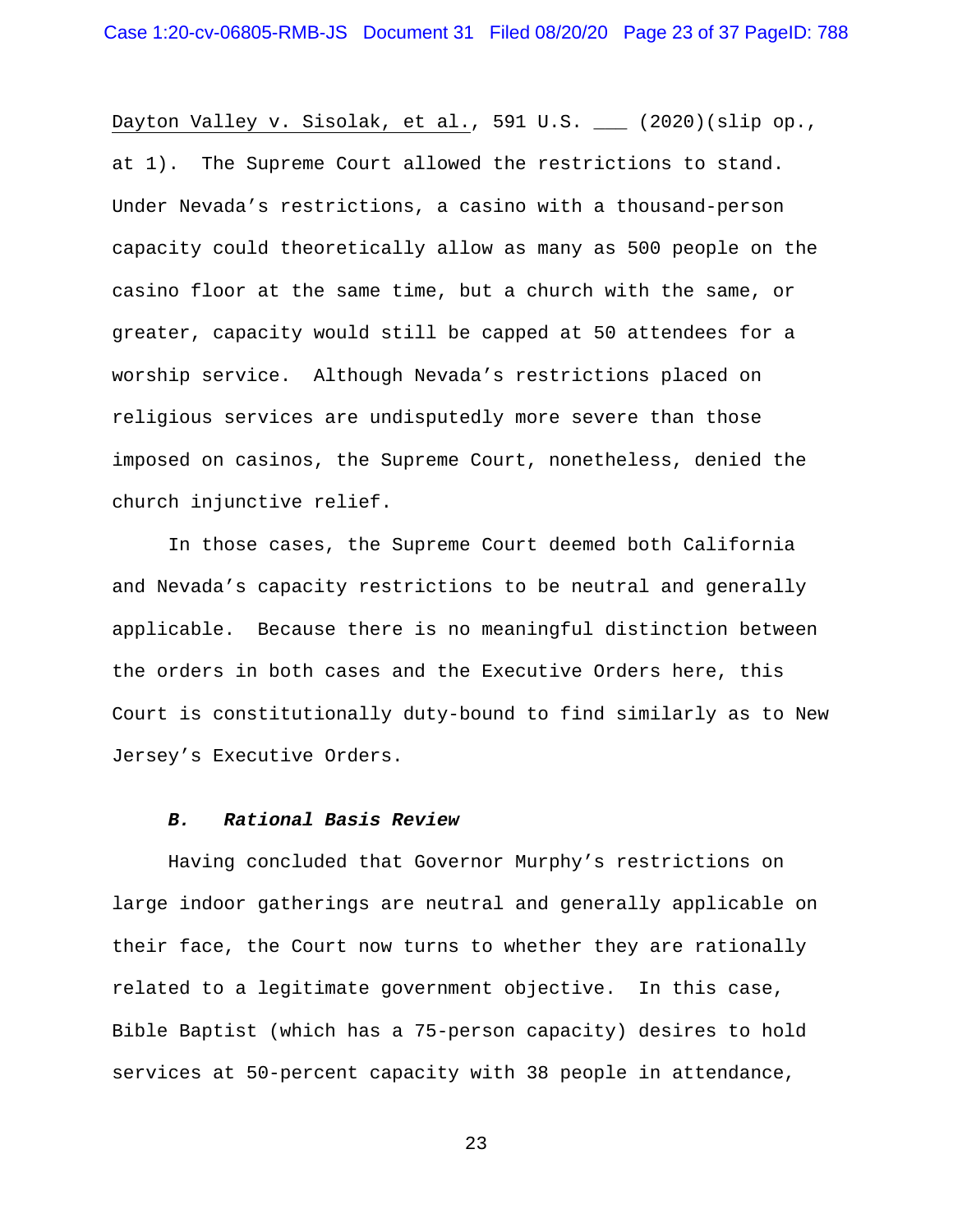but is precluded by the State's 25-percent capacity limitation. Meanwhile, Solid Rock (which has an 1000-person capacity) desires to hold services at 25-percent capacity with 250 people in attendance, but is precluded by the State's 100-person cap on attendance. As such, the Court must assess whether the State has a rational basis for both the 25-percent and 100-person limitations.

Governor Murphy's stated objective in enacting restrictions on large indoor gatherings was to reduce the risk of COVID-19 transmission. At oral argument, the State explained that New Jersey "is especially concerned about communal events and group activities... that bring people together... because that just risks much more person-to-person interaction in a sustained way." Tr., at 54:22-25. The State also justified loosening the restrictions on outdoor gatherings based on growing evidence that there is a much lower risk of transmission outdoors.

The State further argued that both the 25-percent capacity and 100-person numerical limitations are necessary because, otherwise, it would be too administratively difficult for the State's contact tracers to identify and speak to all relevant individuals in the event of an outbreak. Id., 52:17-54:9. In explaining the justification for the 100-person numerical cap in the context of contact tracing, the State elaborated: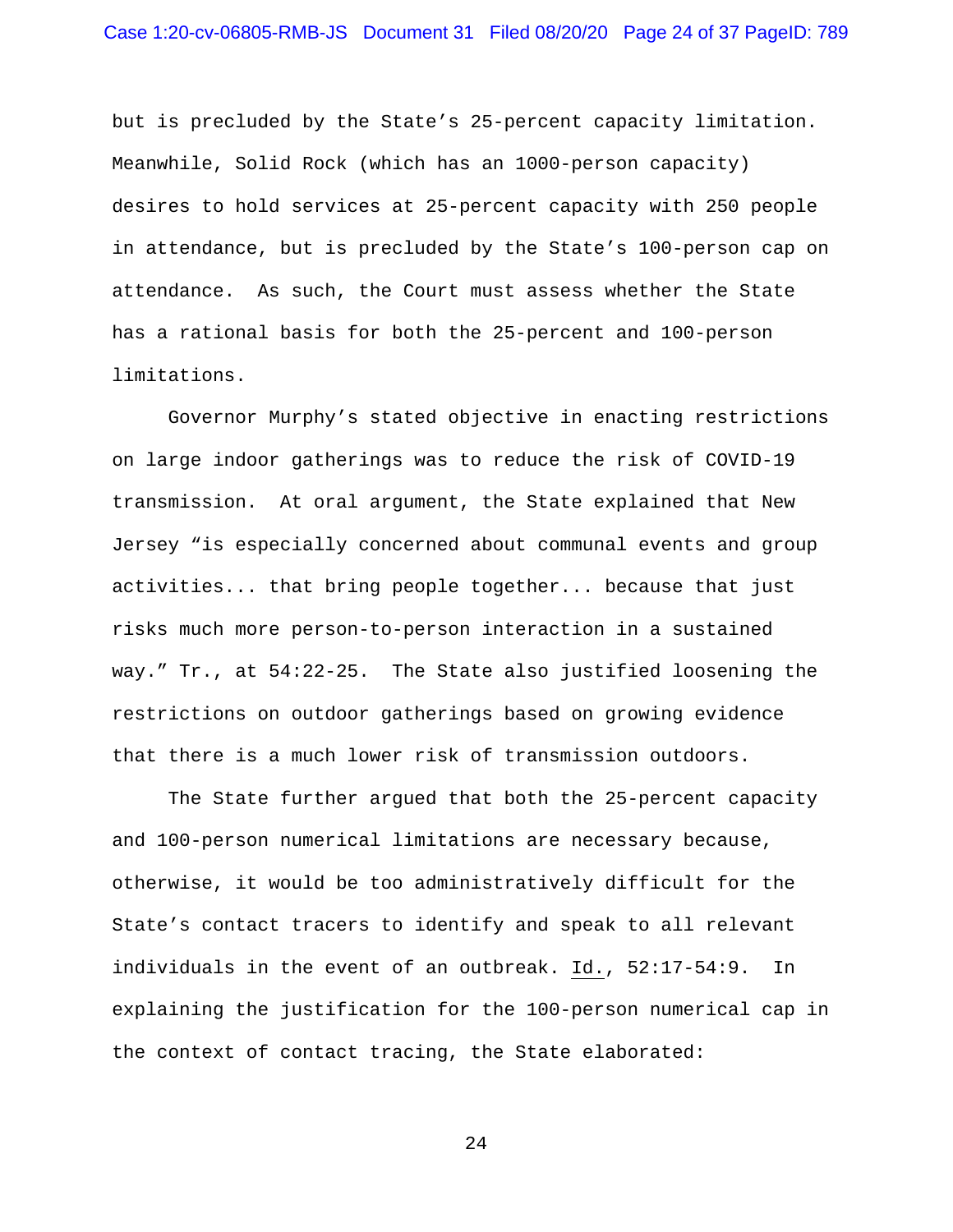So once you identify that a sport is likely to be an outbreak, what you need to do in that case is have a robust contact tracing program to be able to identify not just the people they interact with, but everyone that they've interacted with outside of that gathering then the people they've interacted with and so on and so forth.... So when you go up beyond this certain numerical limit, it's not just that our contact tracers have to talk to the additional 30 people in the room or 40 people in the room to hit your capacity limit, they need to talk to everyone else that's in that room that they went and talked to after. So, let's say you have a hundred people but the capacity led to 250, the contact tracers don't have to just talk to 150 more people, they have to talk to 150 more people and everybody each of those people talked to. So it's orders of magnitude more than you would have at a gathering capped at a hundred.

Tr., at 53:3-21.

At oral argument the Court questioned the State about how it could rationalize the 100-person cap on attendance for indoor gatherings in places of worship while, under Executive Order No. 157 ("EO 157), issued on June 26, 2020, allowing casinos, and other similar indoor recreational centers, to open at 25-percent capacity without a 100-person cap on attendance. See EO 157, ¶  $7(a)$ .<sup>10</sup> The State argued that "[t]here is a lower risk in some

<sup>10</sup> The Court observes that the 25-percent capacity limitation in EO 157 also allows these secular indoor businesses to exclude employees when calculating compliance, but inexplicably, clergy and other pastoral employees are not excluded from being counted towards the 25-percent or 100-person capacity limitations on indoor gatherings.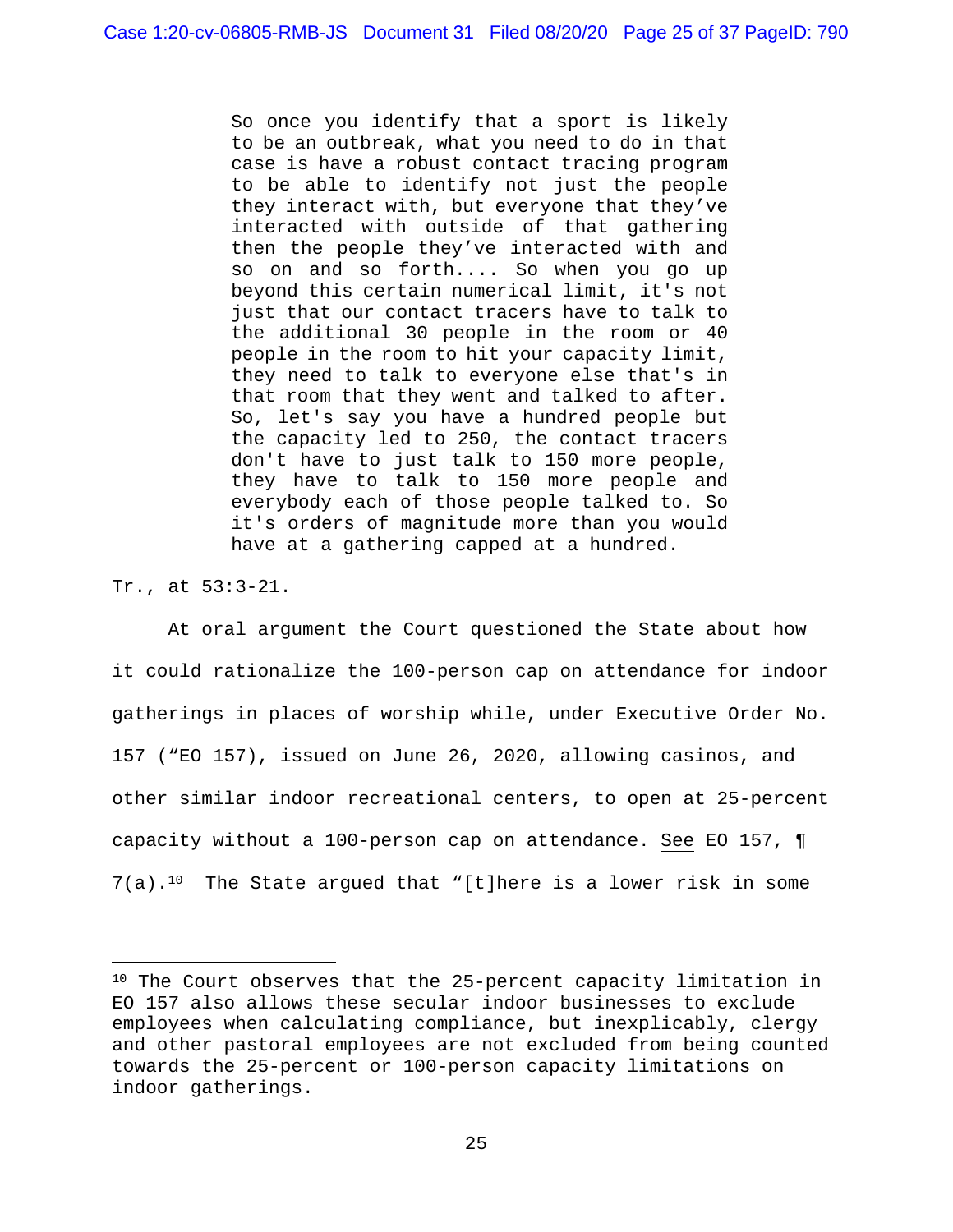of the casinos because, yes, there may be more people in the overall hall but when you are at your slot machine you are not actually particularly trying to interact with others and have the sort of sustained person-to-person contact with large groups of people like you would at communal events." Tr., at 55:1-7. The State further explained that casinos remained subject to the 100-person cap on attendance for special events or gatherings, such as poker or slot tournaments, where players were more likely to interact with one another.

To be clear, the Court recognizes that reducing the transmission of COVID-19 is a legitimate government objective. But, like Plaintiffs, the Court is skeptical of the reasoning for the precise limitations imposed. For example, the Court is puzzled as to why it would be any more administratively difficult to perform contact tracing for 250 people who have made reservations to attend worship services and sit in the same place throughout the service, as done by the worshippers at Solid Rock, than it would be to contact trace for a similar number of people who can move freely from table-to-table or slot machine-to-slot machine throughout a casino, and then visit a neighboring casino. <sup>11</sup> As discussed more fully infra, as

<sup>11</sup> As Plaintiffs question, it is also unclear how the State arrived at the seemingly arbitrary 25-percent and 100-person figures. Relatedly, the State has continually allowed places of worship to hold services with 10 or fewer individuals,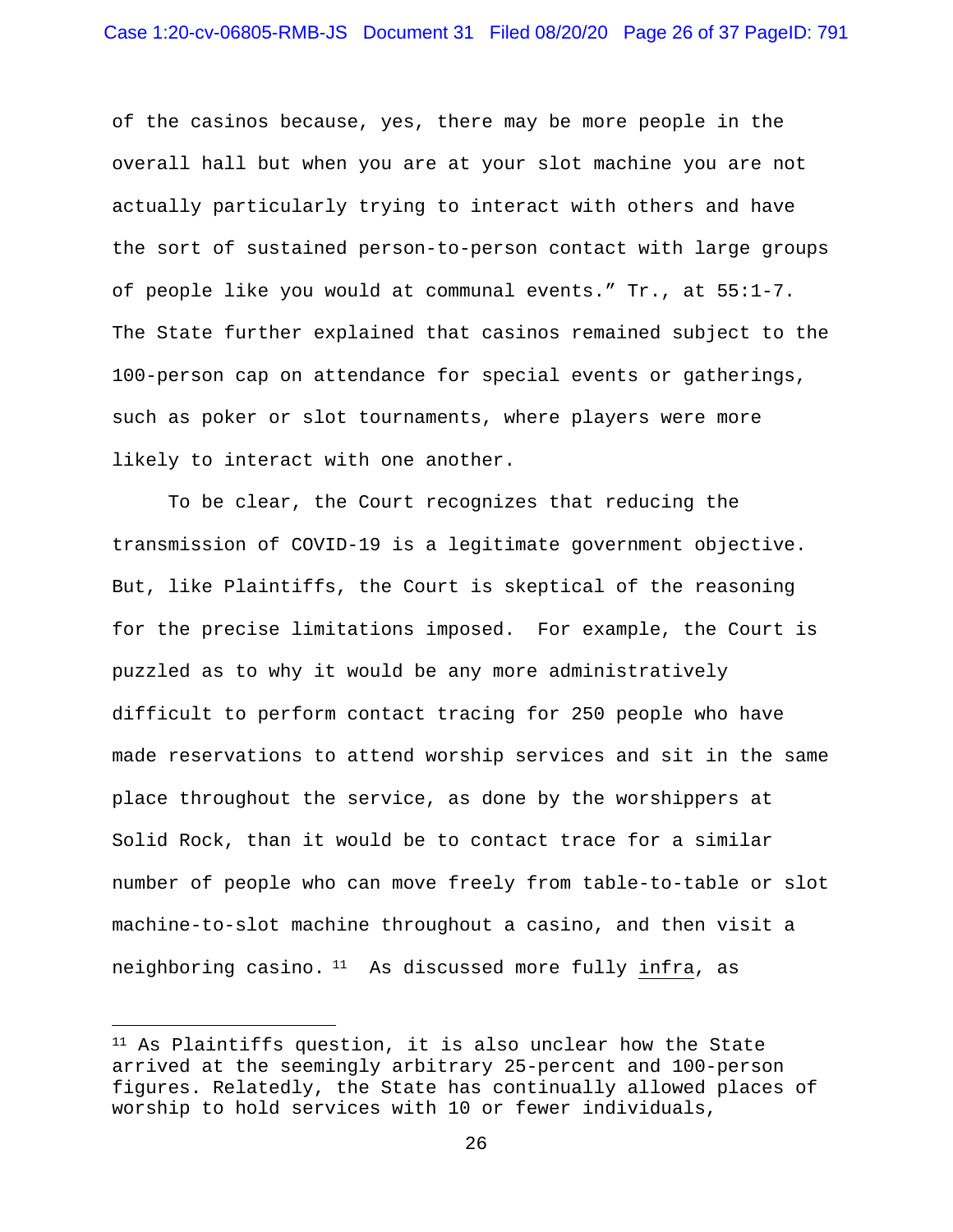Plaintiffs passionately and persuasively argue, at a minimum, the State's failure to undertake a more thoughtfully tailored approach to indoor religious activity, while pursuing nuanced and creative approaches to accommodate casinos, retail stores, transportation hubs, and schools, tends to suggest that accommodating religious activity was simply not a priority for the State.

Despite this Court's concerns, Supreme Court precedent counsels that States should be given broad deference when enacting regulations to protect public health and safety. Indeed, Chief Justice Roberts expressed this sentiment when concurring in the decision to deny injunctive relief in relation to nearly identical restrictions in South Bay:

> The precise question of when restrictions on particular social activities should be lifted

regardless of capacity or ability to social distance. As discussed at oral argument, it may be coincidental, but it is interesting to note that the "10 person minimum" exemption exactly aligns with requirement under traditional Jewish law necessitating a quorum, or "minyan," of 10 adult males for a prayer service to take place. This does seem to suggest, as Plaintiffs argue, that the State may have strategically gerrymandered exemptions, not for health and safety purposes, but rather to inoculate the State against legal challenges, such as one from Jewish groups who, absent the 10-person exemption, could have claimed that the Executive Orders prohibited prayer services. The State's defense of the "10-person" exemption" was not persuasive. If the exemption was truly intended to distinguish between "things that were gatherings versus simply two families having to be together at any given time," Tr., at 23:13-15, the State could have, for example, limited the "10 person" exemption to individuals gathered at private residences.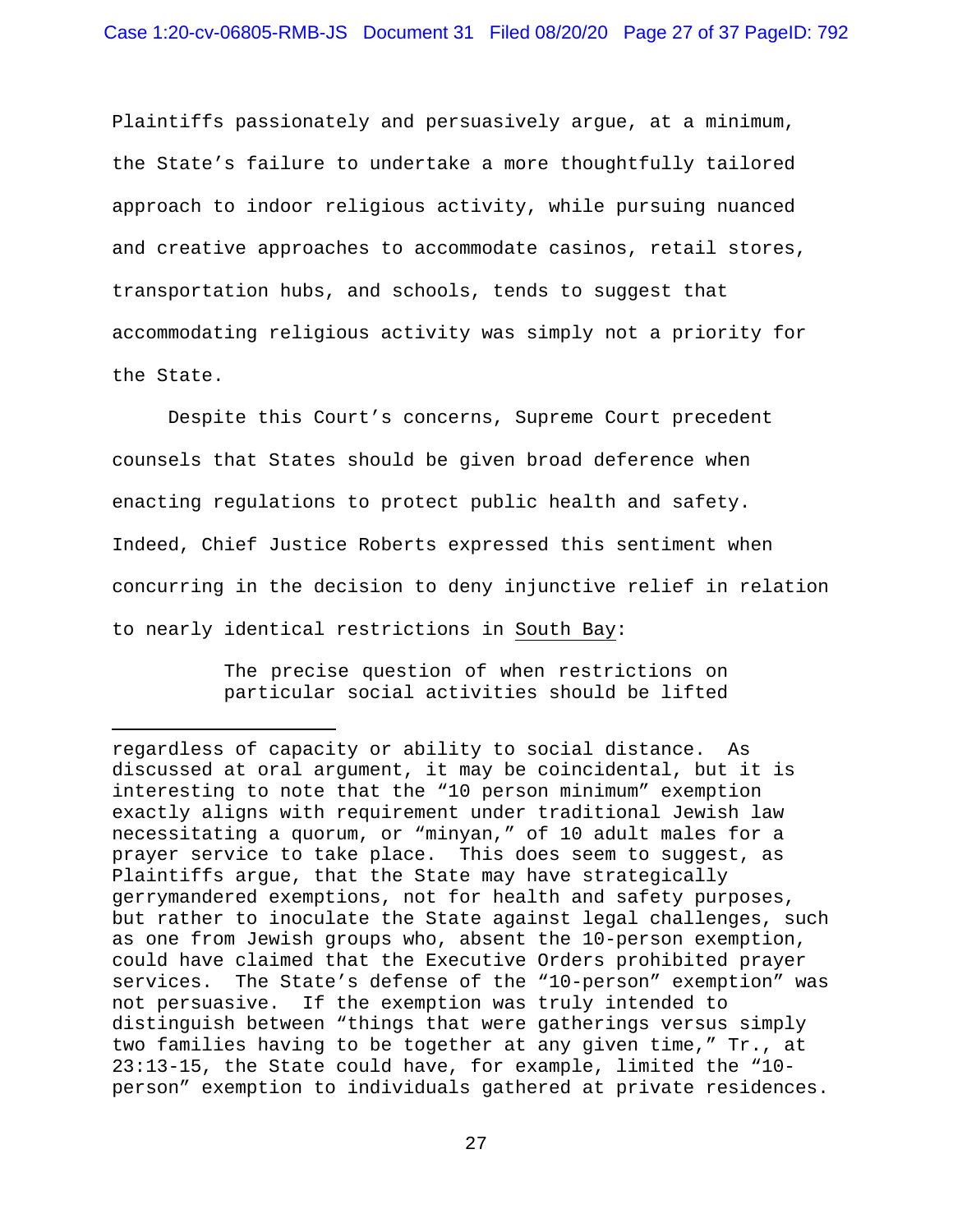during the pandemic is a dynamic and factintensive matter subject to reasonable disagreement. Our Constitution principally entrusts "[t]he safety and the health of the people" to the politically accountable officials of the States "to guard and protect." Jacobson v. Massachusetts, 197 U.S. 11, 38 (1905). When those officials "undertake[] to act in areas fraught with medical and scientific uncertainties," their latitude "must be especially broad." Marshall v. United States, 414 U.S. 417, 427 (1974). Where those broad limits are not exceeded, they should not be subject to second-guessing by an "unelected federal judiciary," which lacks the background, competence, and expertise to assess public health and is not accountable to the people. See Garcia v. San Antonio Metropolitan Transit Authority, 469 U.S. 528, 545 (1985).

South Bay, 140 S. Ct. at 1613-14.

Counsel for Plaintiffs made an impassioned entreaty for relief from the 25-percent and/or 100-person capacity limitation. For sure, such limitations are hard to swallow for those who turn to prayer and fellowship, especially in times of great hardship and suffering such as these. Moreover, Plaintiffs, who view worship services as "essential" to their emotional and physical health and well-being, take little solace in the fact that religious services are treated no worse than indoor secular gathering places like movie theaters, performing arts centers, and concert venues.

At oral argument, the State argued that "New Jersey is absolutely doing everything that it can in the face of these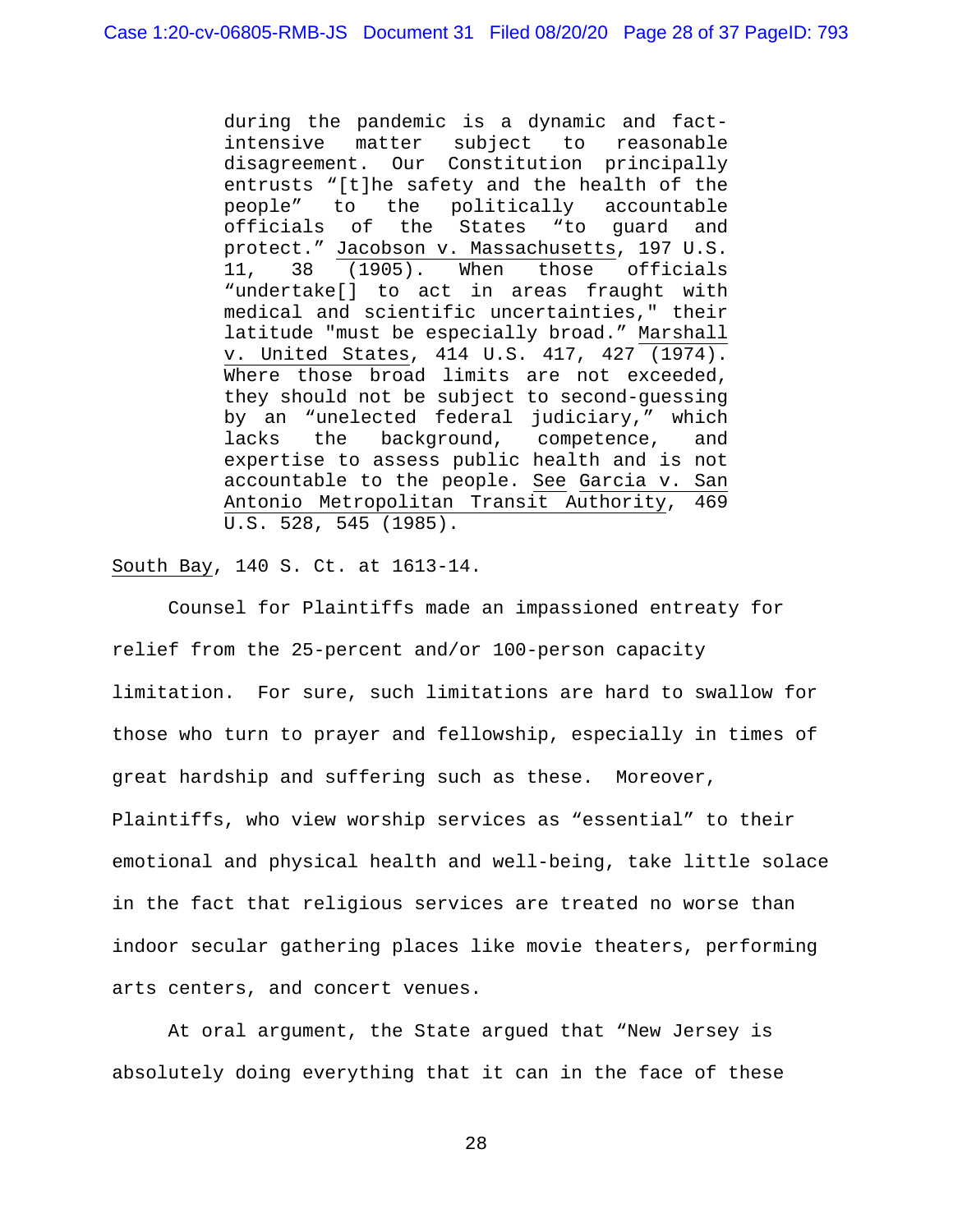unprecedented challenges to accommodate worship in the state." Tr., at 21:10-12. Plaintiffs have made a convincing case otherwise. Given the sacred status of Free Exercise rights under the First Amendment, the State could have developed more narrowly tailored precautions to mitigate risk of transmission while allowing Plaintiffs to gather for prayer services in accord with their religious beliefs.

Plaintiffs have persuasively argued that the steps that they took, such as limiting attendance, setting up a reservation system, taking temperature of attendees, implementing social distancing, requiring mask usage, and sanitizing the sanctuary before and after services, are precisely the type of precautions that could have been considered and implemented by the State if it chose to prioritize indoor worship services to the same extent that it prioritized outdoor non-religious protests. Instead, the State painted with broad strokes and implemented a "one church-size fits all" policy that makes no effort to distinguish between the capacity and needs of small congregations (like Bible Baptist) and large congregations (like Solid Rock). The difference in how the restrictions impact the two Plaintiffs, with varied overall congregation sizes and capacities, illustrates this point. $12$ 

<sup>&</sup>lt;sup>12</sup> For example, assuming that the churches routinely fill to capacity, Bible Baptist could accommodate all worshippers at 25%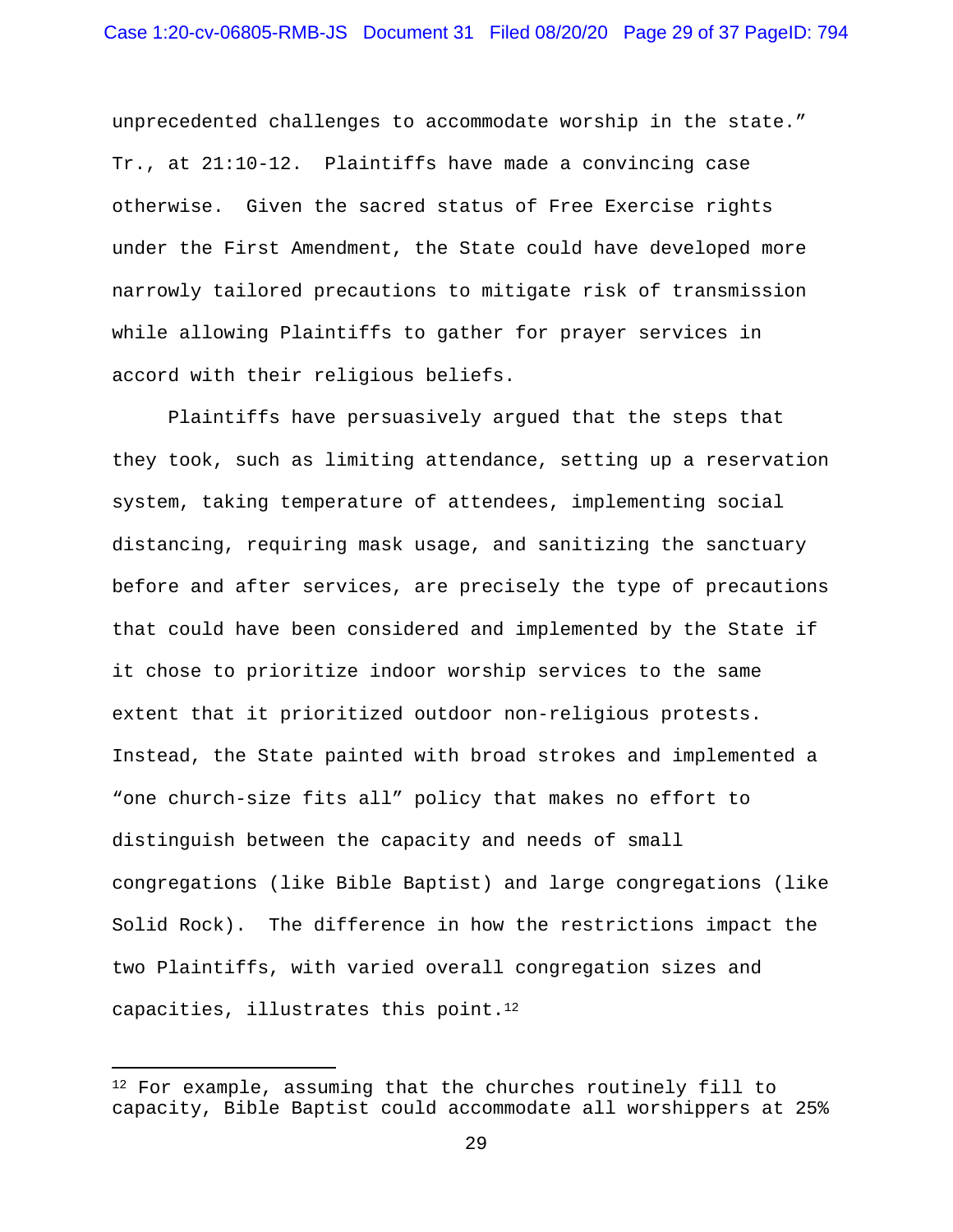Although Plaintiffs have made a compelling case that the Executive Orders were crafted with religious indifference, the Court may not invalidate the executive orders on those grounds alone. In the end, Plaintiffs have been unable to demonstrate that the restrictions on indoor gatherings were crafted with religious animus, have been applied unequally, or lack a rational relationship to a legitimate government objective. Additionally, at least on this record, Plaintiffs have not offered any evidence to refute the State's proffered justifications, such as the lessened risk of transmission at indoor spaces where contact is merely "transitory" or that the 100-person cap is necessary for the administrative feasibility of performing contact tracing. In light of these factors, and recent Supreme Court precedent, the Court must find that Plaintiffs have not met their burden of demonstrating that the restrictions on indoor religious gatherings have been applied discriminatorily or lack a rational relationship to a legitimate government interest.

Plaintiffs argue that this case is distinguishable from South Bay, Calvary Chapel, and another case recently considered

capacity if it held four services in a single day. This is a burden upon the church, undoubtedly, but one that could potentially be managed. In contrast, given the 100-person capacity limitation, Solid Rock would be forced to hold a staggering ten services per day to accommodate all worshippers.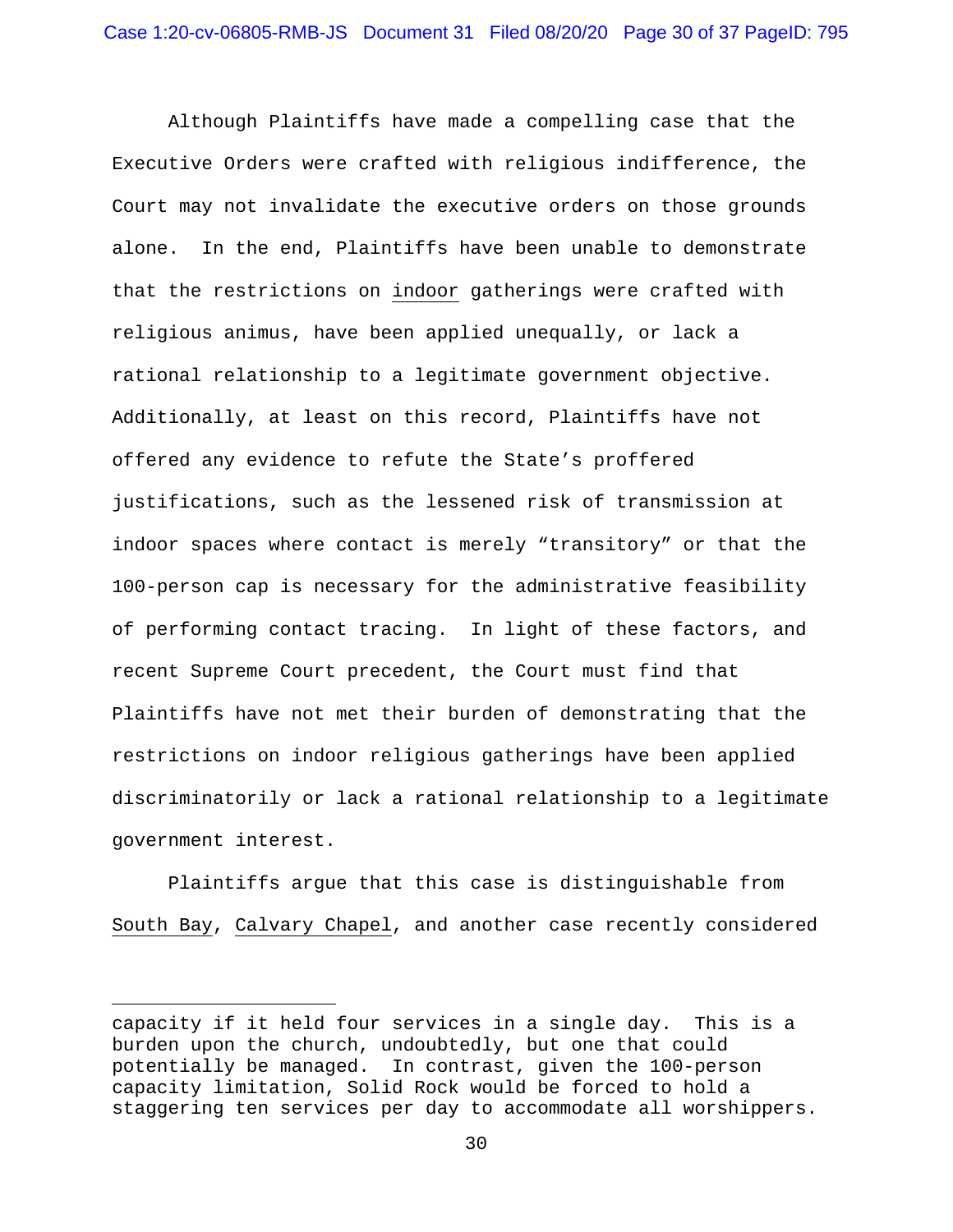in the District of New Jersey, Dwelling Place Network, et al. v. Murphy, et al., Civ. No. 20-6281 (RBK), and that the Court should not consider those decisions as precedential. Specifically, Plaintiffs argue that this case is different because of their belief regarding the necessity of in-person religious worship "is not merely a matter of personal preference, but one of deep religious conviction, shared by an organized group, and intimately related to daily living." Tr., at 7:1-23 (quoting Wisconsin v. Yoder, 406 U.S. 205, 216 (1972)). In attempting to draw this distinction, Plaintiffs suggest that they are faced with a more substantial burden than plaintiffs in those cases. Plaintiffs' position is understandable, as they undoubtedly felt that their sincerely held religious beliefs were under siege by government action, but as a factual matter, so, too, did the plaintiffs in the aforementioned cases.  $13$  Regardless, this aspect is not relevant for purposes of the Court's analysis. In Tenafly, the Third

<sup>&</sup>lt;sup>13</sup> The religious worshippers in all of the cases cited by Plaintiffs did, in fact, claim that the in-person religious services were biblically required. Furthermore, although Plaintiffs contend that adhering to their sincerely held religious beliefs would subject them to the threat of persecution and imprisonment, that is no longer the case. In light of EO 156, though less than ideal, it is theoretically possible, albeit burdensome, that Plaintiffs could accommodate all those who wish to congregate in person, without violating the Executive Orders, by holding a series of smaller worship services on the same date.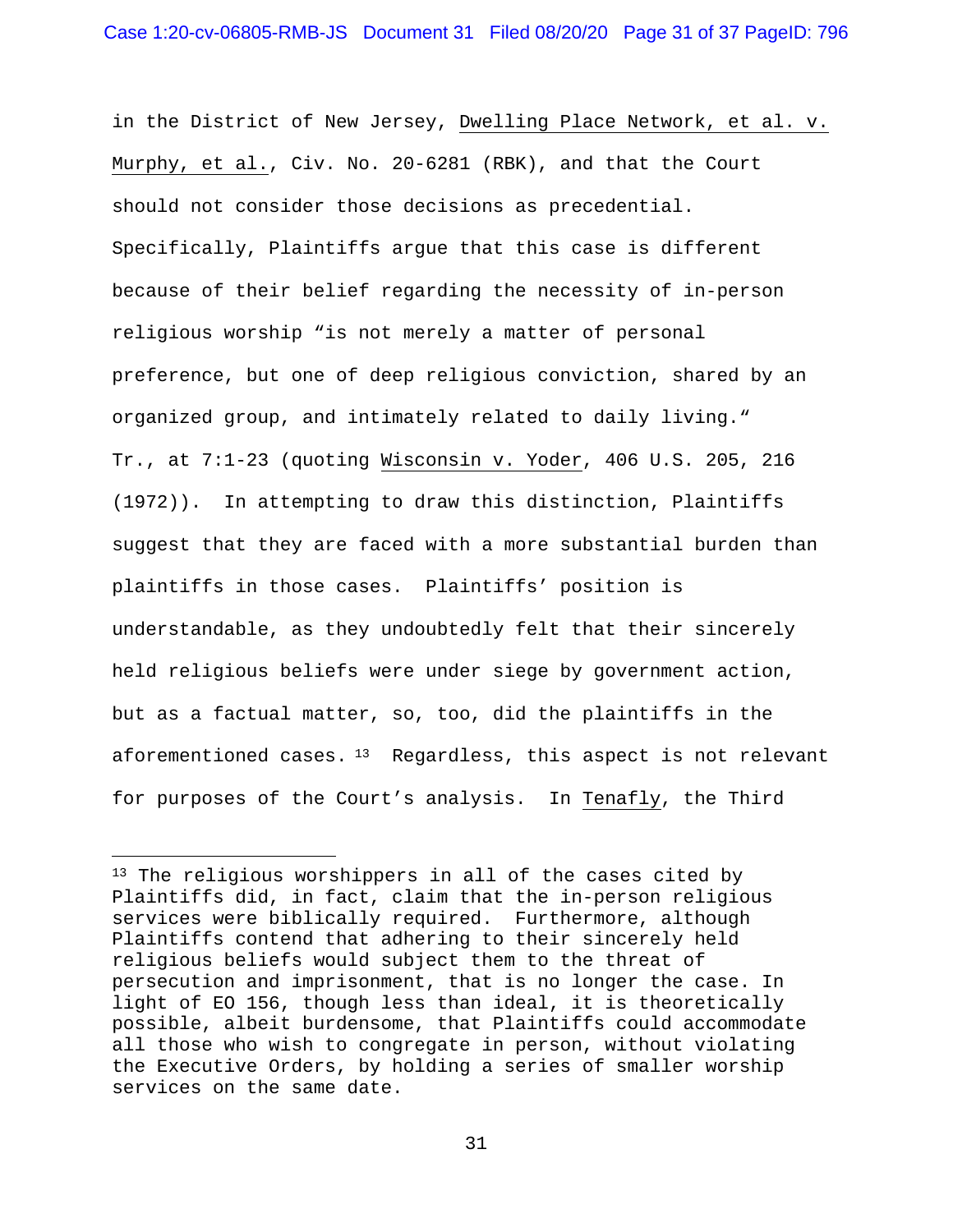Circuit explained that "[n]either the Supreme Court nor our Court has intimated that only compulsory religious practices fall within the ambit of the Free Exercise Clause." 309 F.3d at 171. Rather, burdens on conduct motivated by "beliefs which are both sincerely held and religious in nature" may implicate the Free Exercise Clause "without regard to whether [the conduct] is mandatory." Id. Therefore, the Court does not distinguish between cases involving "optional" and "mandatory" religious practices.

### *C. Selective Enforcement*

At oral argument, Plaintiffs appeared to press a claim of unlawful selective enforcement, pointing out that they were issued criminal citations for gathering in violation of EO 107, but the social protestors, who also clearly violated the order, were not cited. Plaintiffs also highlighted that Governor Murphy praised social justice protestors who gathered in contravention of EO 107, while expressing no such support for religious worshippers. Plaintiffs argued that this amounts to "viewpoint discrimination as well as just plain basic uneven treatment." Tr., at 15:1-2. To these arguments, the Court makes the following observations. First, Plaintiffs appear to conflate selective enforcement with the State's insensitivity towards religious practices. Second, Plaintiffs have not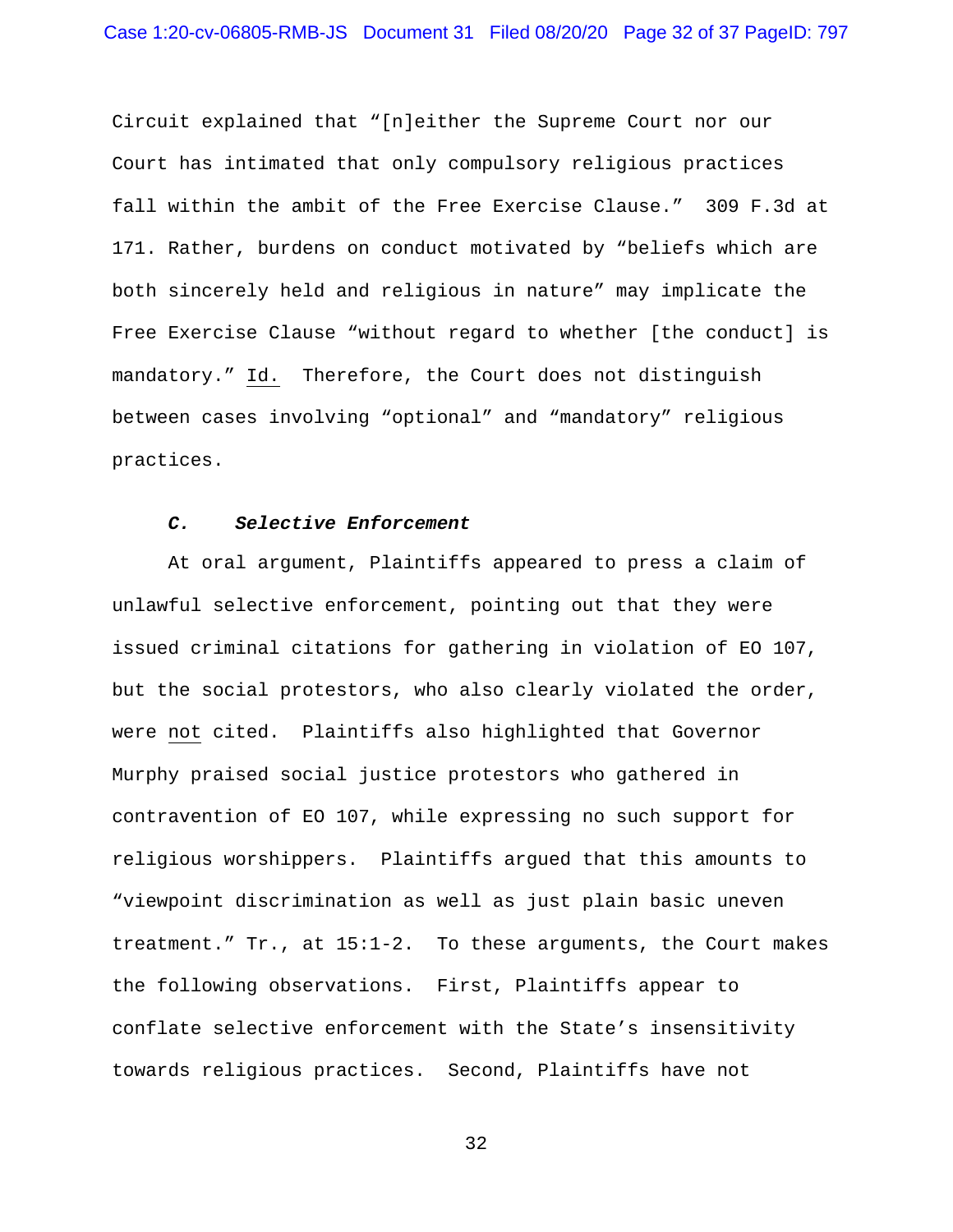asserted a selective enforcement cause of action in their Complaint.

As articulated by the Third Circuit, "in order to establish municipal liability for selective enforcement of a facially viewpoint- and content-neutral regulation, a plaintiff whose evidence consists solely of the incidents of enforcement themselves must establish a pattern of enforcement activity evincing a governmental policy or custom of intentional discrimination on the basis of viewpoint or content." Brown v. City of Pittsburgh, 586 F.3d 263, 294 (3d Cir. 2009).

To be clear, Plaintiffs have not alleged that the restrictions on indoor gatherings have been selectively enforced against religious groups or that they were selectively targeted for surveillance and enforcement.<sup>14</sup> To this point, at oral argument, Plaintiffs were unable to pinpoint any secular indoor gathering that received more favorable treatment from law enforcement than religious services. This differs from New Jersey's restrictions on outdoor gatherings, which, prior to EO 152, were selectively enforced against non-preferred types of

<sup>14</sup> Rather, Plaintiffs, to a certain extent, induced law enforcement action by alerting the State and/or local police in advance that they intended to violate the restrictions on large gatherings. Plaintiffs also admitted that they received warnings from law enforcement to cease and desist before criminal citations were issued. Tr., at 9:22-25.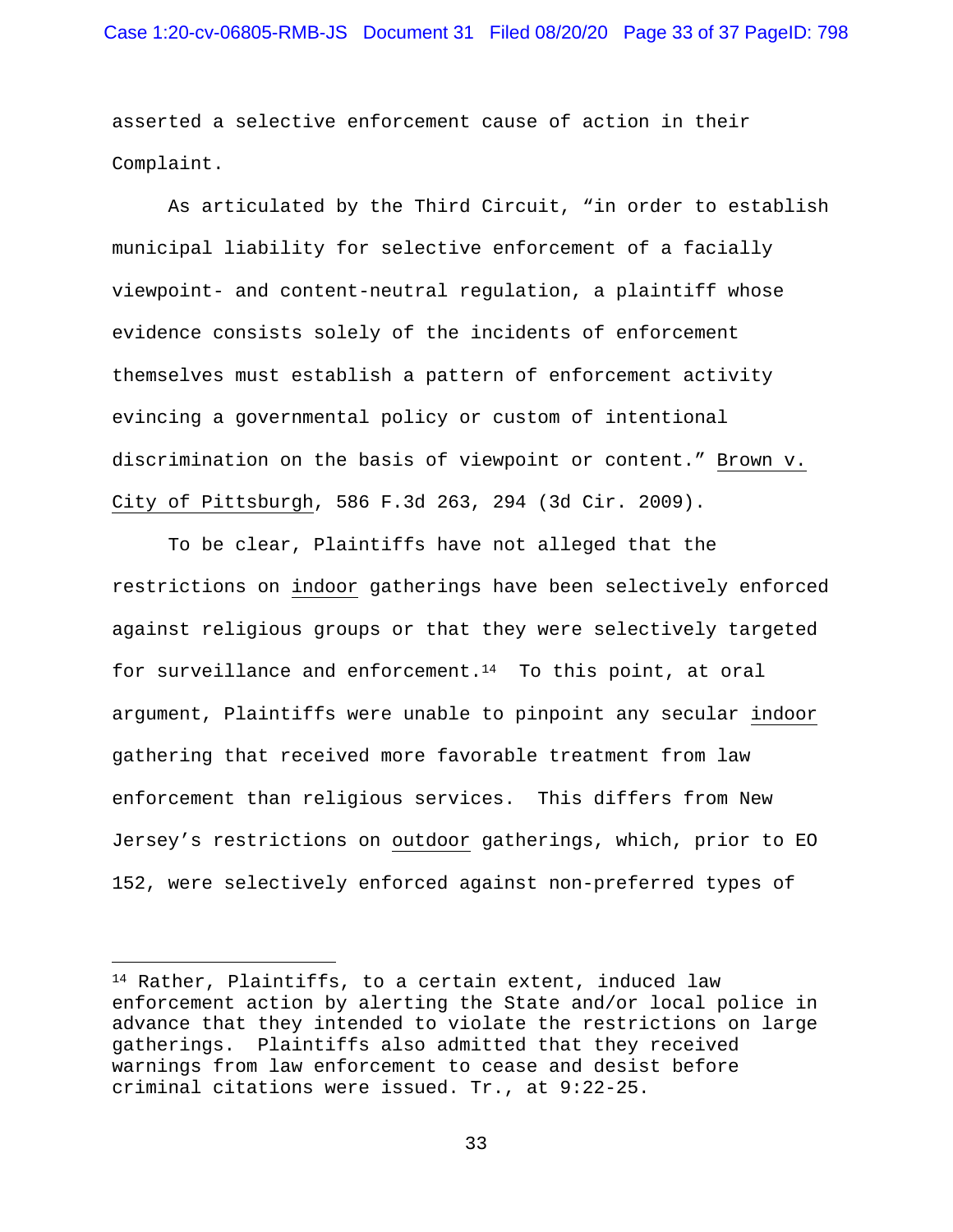First Amendment activity. For example, while religious groups and "re-open" protestors received criminal citations for exceeding attendance limits and failing to abide by social distancing requirements set forth in the Executive Orders, the "social justice" protestors received no such citations.

The State justifies its prosecutorial decision not to issue citations to social justice protestors on the basis of the indoor/outdoor distinction and as a "public safety judgment" to avoid "serious civil unrest and serious conflict." Tr., at 42- 15-43:17. Plaintiffs find little comfort in this sentiment, arguing that it demonstrates a clearly discriminatory viewpoint preference for certain types of First Amendment Activity when enforcing the Executive Orders.

Plaintiffs explained that the exemption for outdoor First Amendment activities was created after the social justice protests began and did little to help them. Indeed, Plaintiffs aptly note that outdoor religious services remained subject to attendance limitations at the time they held the services for which they received criminal citations. Therefore, Plaintiffs, and other religious groups, were not necessarily aware that they could have retrospectively received favorable treatment if they had chosen to move their services outdoors. Meanwhile, they are still facing criminal prosecution for their religious activity, while those who engaged in non-religious First Amendment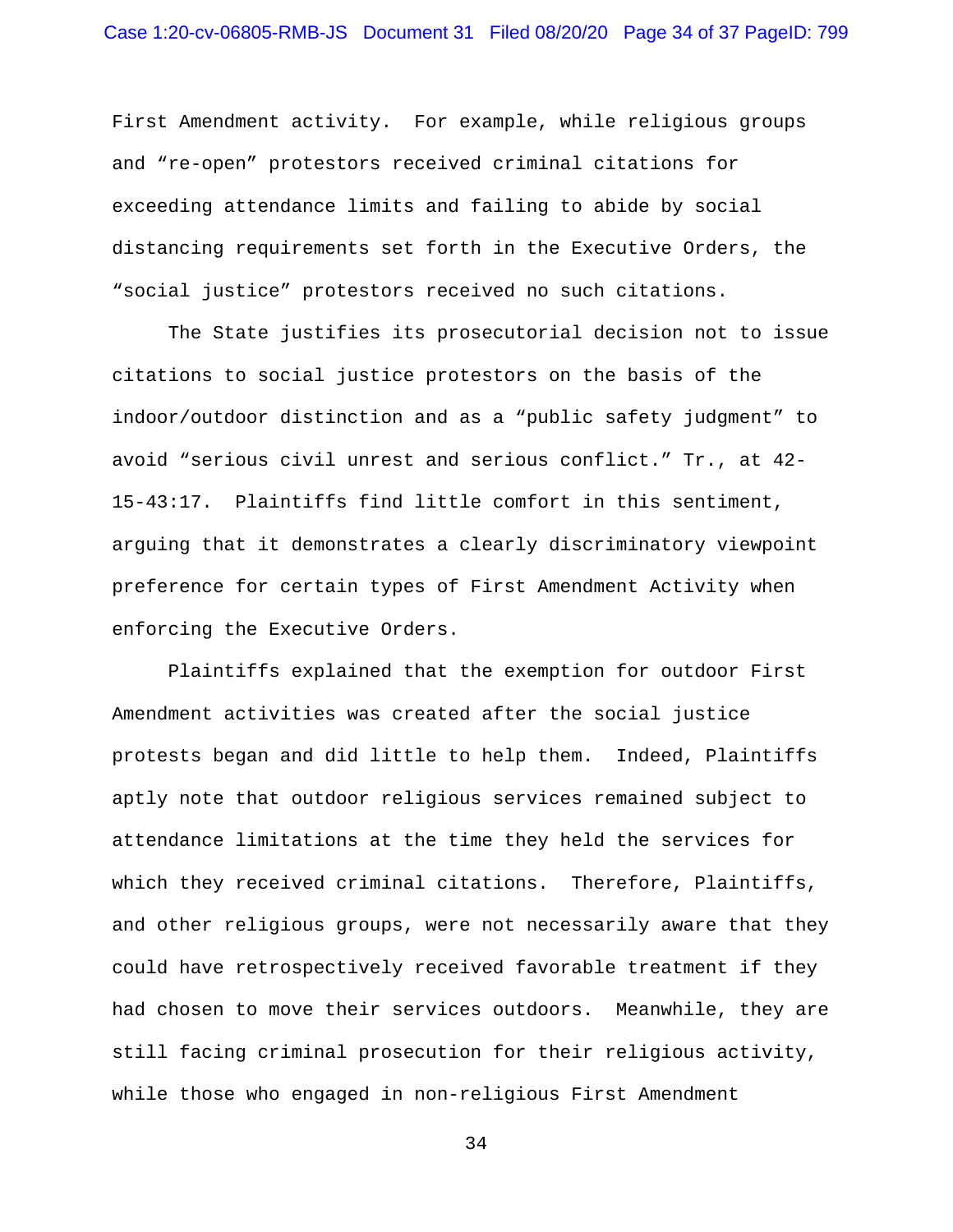activity, which was equally prohibited at the time, were given free passes and after-the-fact dispensation.

Additionally, Plaintiffs suggest that EO 152's rollback of attendance limitations for outdoor First Amendment gatherings was really more geared towards providing cover to allow social justice protests, rather than to make an accommodation for religious worship. On this point, counsel for Plaintiffs said that neither church viewed outdoor services as a viable alternative for their congregations, given the logistical challenges and costs associated with moving services outdoors. Tr., at 10:9-14 (noting that Plaintiffs "view it as a large potential burden given the inconsistencies of weather, mosquitoes, getting everyone corralled, the expense of tents, the expense of training their people to be able to structure everything outdoors as opposed to the practice that they are currently performing").

Finally, Plaintiffs insinuate that the State declined to accommodate religious worship and, instead, selectively enforced the Executive Orders against religious groups because they would quietly accept their fate and, in effect, "turn the other cheek." Plaintiffs in this case, however, had no desire to forego their sincerely held religious beliefs.

In short, the Court notes that Plaintiffs' argument for selective enforcement may, indeed, have merit. However, because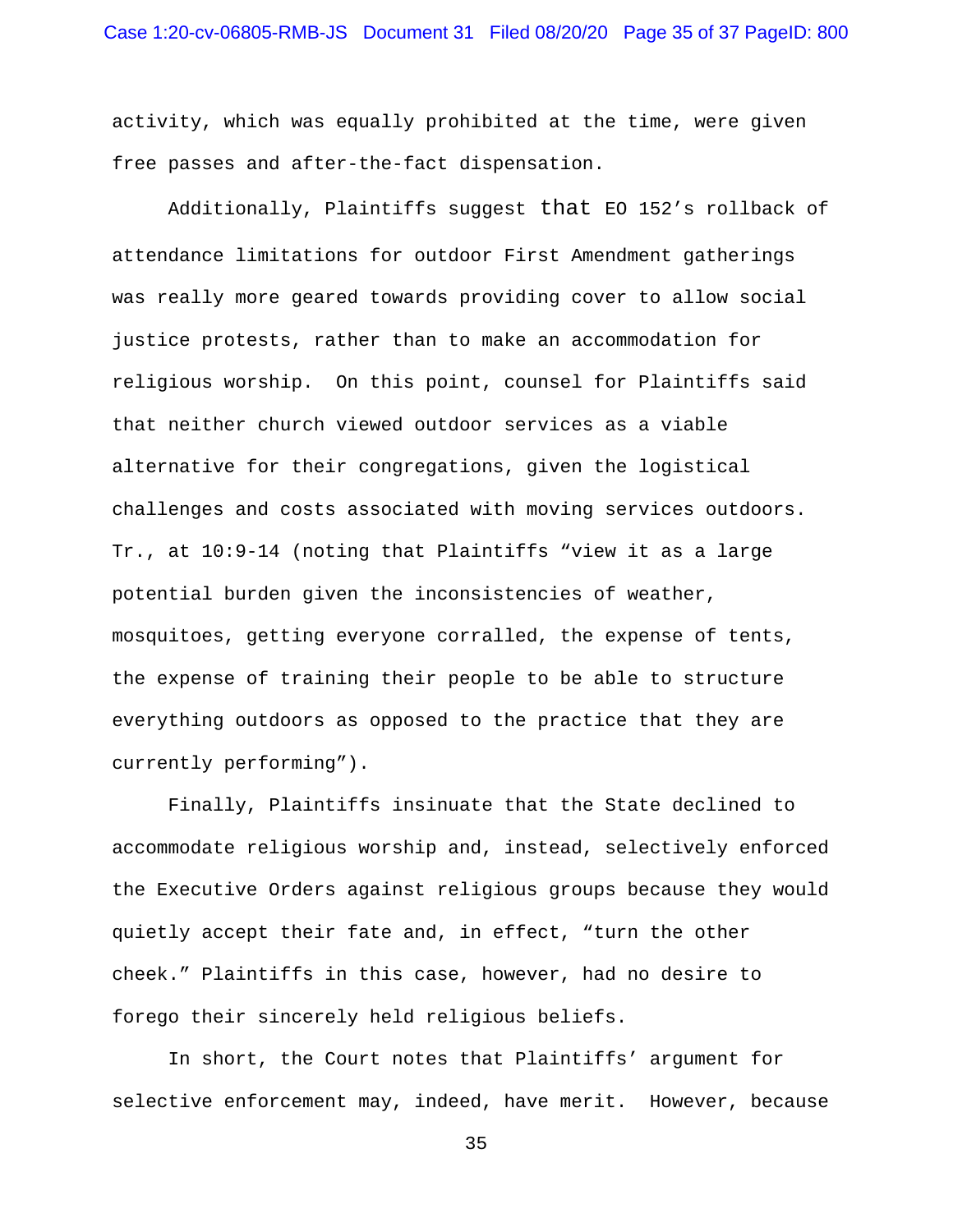Plaintiffs have not alleged such claim in their Complaint, the Court need not address it here. The Court, however, will permit Plaintiffs to file an amended complaint within 30 days if they wish to pursue such a claim.15

#### **IV. CONCLUSION**

Urgently wishing not to "forsak[e] the assembling of [themselves] together," Plaintiffs are rightfully disillusioned that the State has not prioritized indoor religious activity to the same degree as outdoor social justice protests. The State's apathy to sincerely held religious beliefs, alone, however, does not establish unequal treatment as it pertains to indoor gatherings. Because the Court concludes that Plaintiffs have failed to establish that the Executive Orders, as they pertain to large indoor gatherings, are not facially neutral and generally applicable, the Court finds that Plaintiffs have not established a likelihood of success on the merits.

Accordingly, Plaintiffs' Emergency Motion for a Preliminary Injunction shall be **DENIED WITHOUT PREJUDICE**. However, as previously noted, the Court will allow Plaintiffs to file an amended complaint if they wish to pursue a claim for selective

<sup>&</sup>lt;sup>15</sup> This Court notes that it is unclear whether it has jurisdiction over such a claim while the related criminal action remains pending in state court. As such, any amended complaint must adequately set forth the basis for jurisdiction.